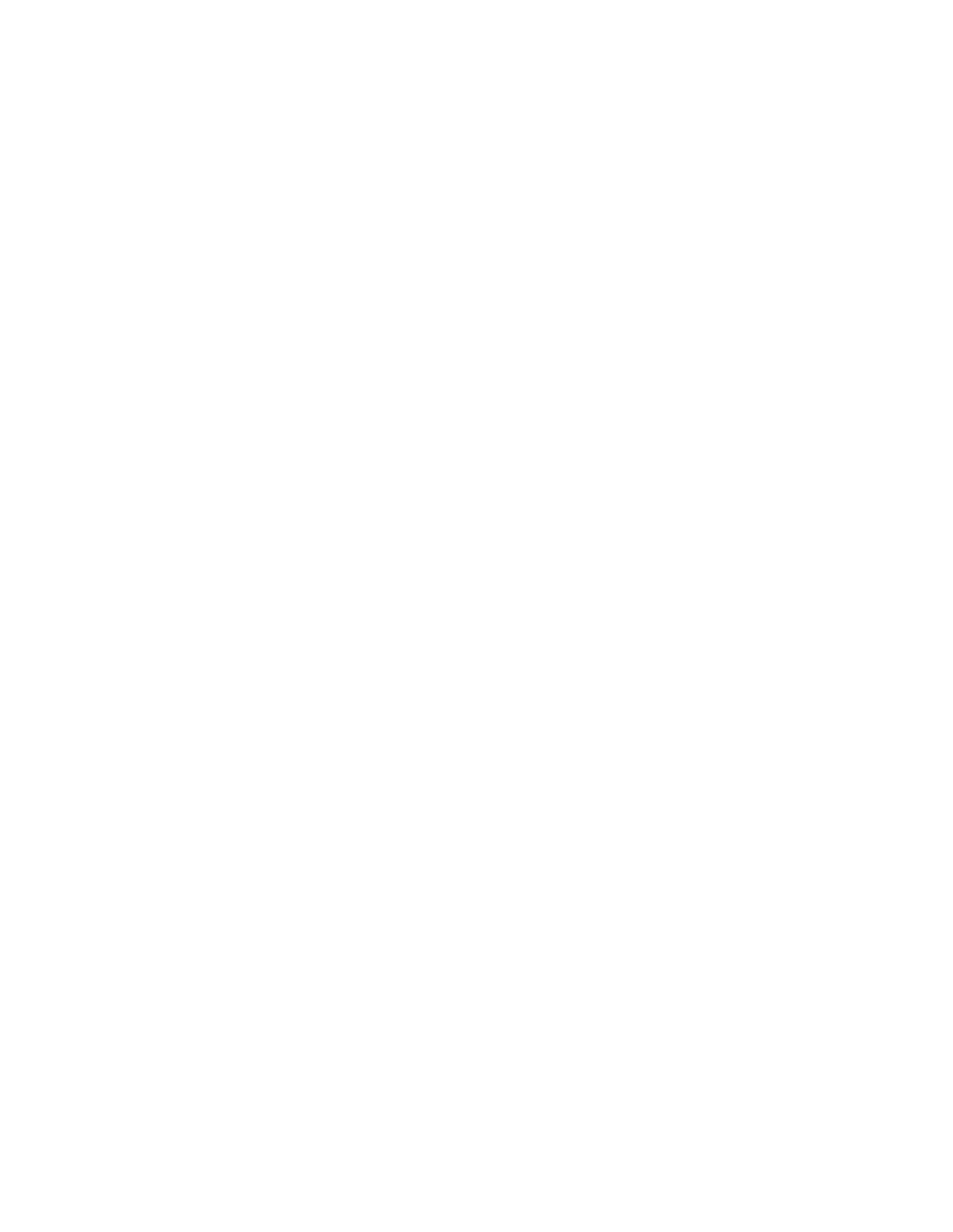## **Table of Contents**

| Overview                     |
|------------------------------|
| A Multi-Phased Approach      |
| <b>Project Documentation</b> |
| Conclusions                  |
| Contact Information          |
|                              |
| <b>APPENDICES</b>            |
|                              |
|                              |
|                              |
|                              |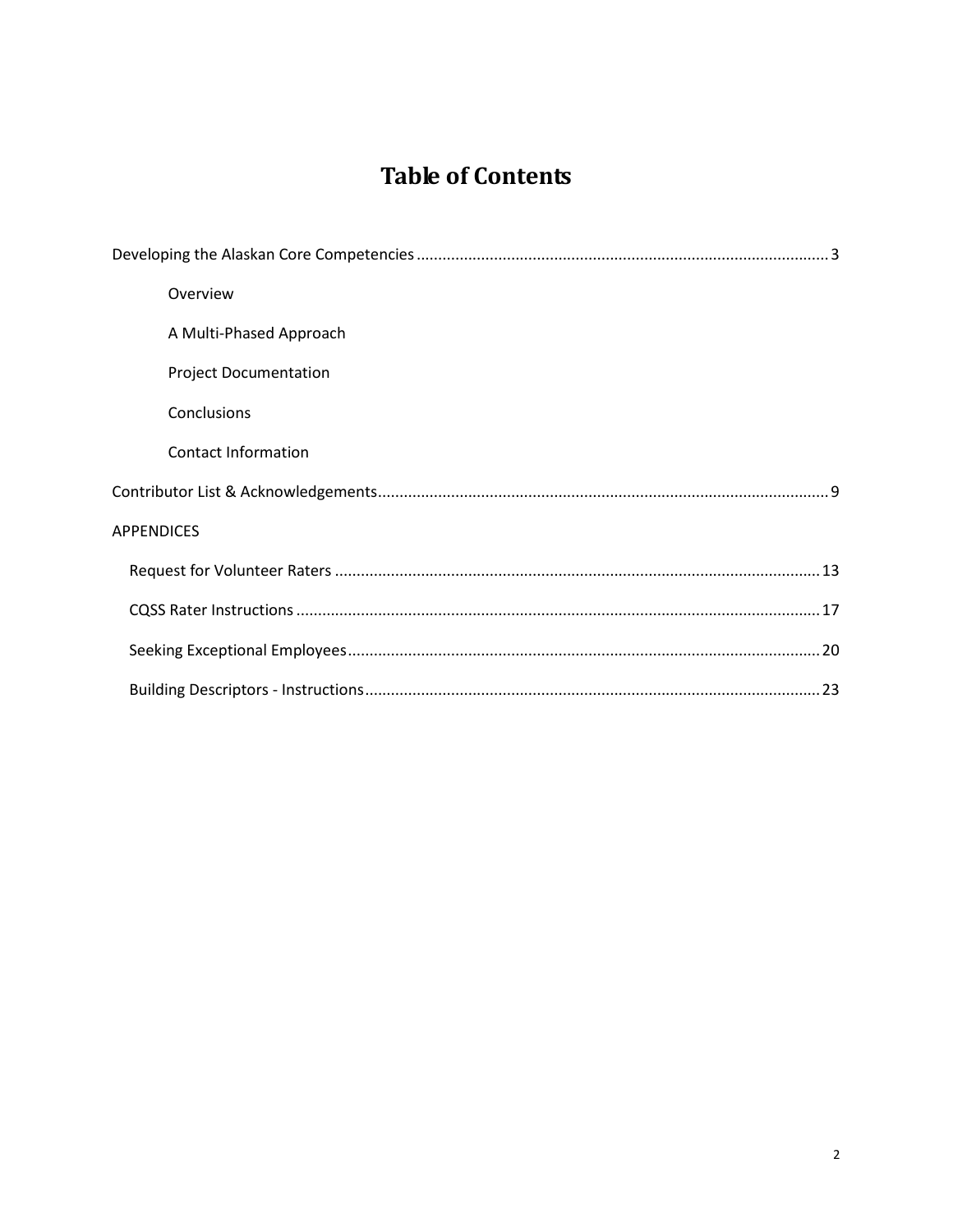

**A Project of the Credentialing & Quality Standards Subcommittee**

## **Developing the Alaskan Core Competencies**

#### <span id="page-3-0"></span>**Overview**

The Alaska Mental Health Trust, in collaboration with the University of Alaska and the State Department of Health and Social Services, is promoting a broad range of strategies to strengthen the state's health and human service workforce. One major initiative involves the development of a set of "core competencies" for front-line, entry-level staff members who provide care in service sectors such as addictions, mental health, child development, developmental disabilities, long-term care, traumatic brain injury, and community-based juvenile justice. The focus is on care providers who have a Bachelors degree or less and historically have learned their skills through on-the-job training.

This project is being conducted by the Credentialing and Quality Standards Subcommittee (CQSS) under the leadership of the CQSS Co-Chairs, Rick Calcote and Beverly Tallman. It is staffed by the WICHE Mental Health Program and the Annapolis Coalition on the Behavioral Health Workforce. The ultimate objective of this project is to improve the access of Alaskan's to quality care by developing a set of cross-sector core competencies that can be used to strengthen the workforce serving the beneficiary groups of the Alaska Mental Health Trust.

The focus of the Alaskan Core Competency Model that is described in this report is on direct care positions that are community-based. This includes residential and shelter care jobs. While the competencies have considerable relevance to roles in inpatient psychiatric and locked correctional facilities, they do not encompass the "command and control" functions that often fall within the range of responsibilities of individuals working in such settings.

The Alaskan Core Competencies are designed to benefit workers, employers, and Alaskan citizens. If these competencies are widely disseminated and adopted, direct care workers should receive improved orientation, training, and continuing education; develop increased professionalism; experience increase job mobility; and have greater opportunities for career advancement. Employers should benefit by having a better prepared workforce; a larger pool of potential job applicants; and reduced employee turnover. Alaska's citizens should experience improved access to services and safer, more effective care.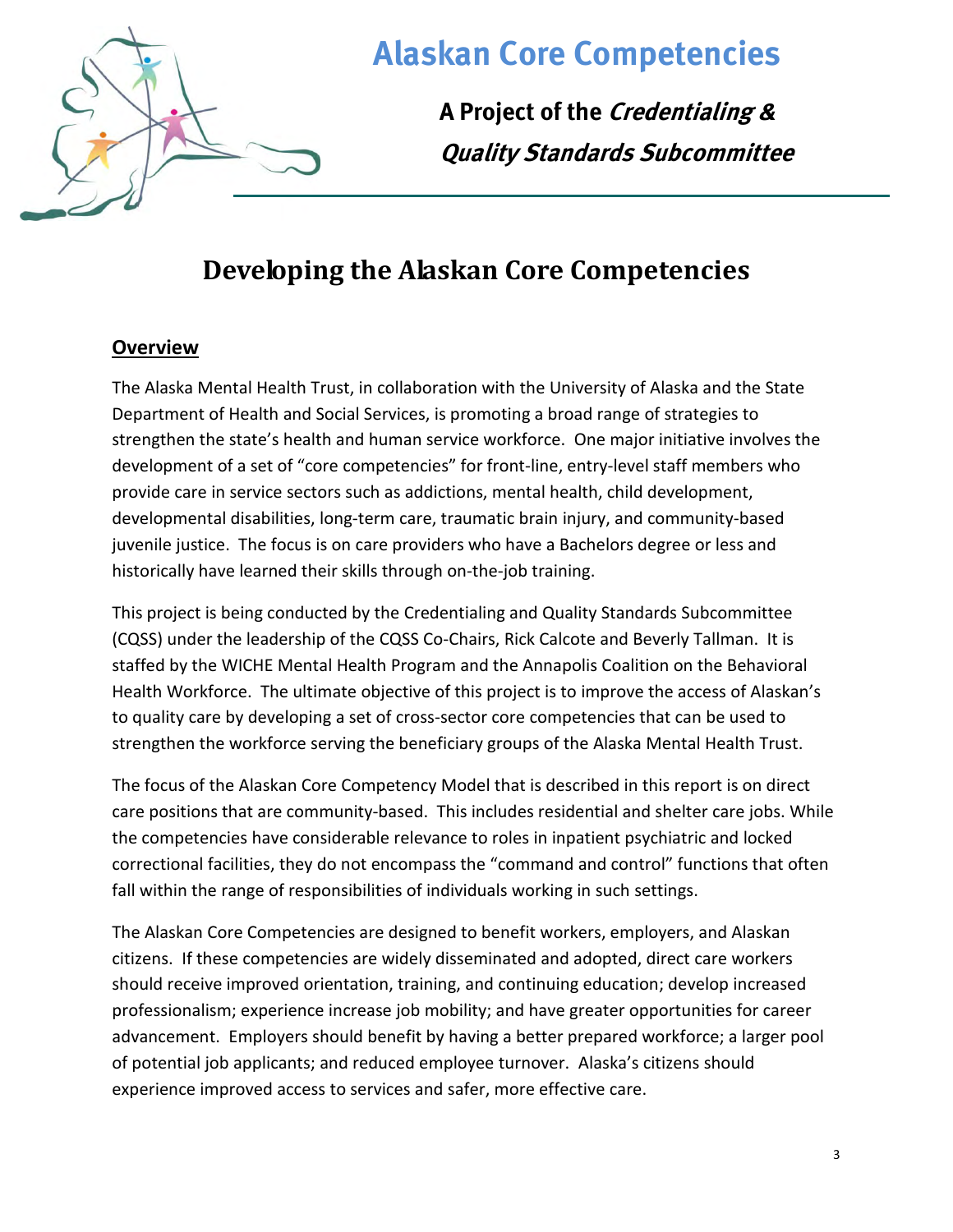#### **A Multi-Phased Approach**

#### Phase 1

The overall CQSS project was designed to have multiple phases, with each phase building on the previous scope of work. In Phase 1 of this CQSS initiative, which was conducted in Fiscal Year 2008, the relevant Alaskan job classifications or "job families" and titles were identified. A comprehensive review and comparison of the national and Alaskan competencies that existed for these jobs was completed and yielded the conclusion that there is considerable commonality across job families in terms of the *core* competencies. A full report chronicling this phase of work was drafted and vetted by the CQSS and distributed for public comment in the summer of 2008. This report is available on the Trust's website at [www.mhtrust.org](http://www.mhtrust.org/)

#### Phase 2

Phase 2 of this initiative, conducted in Fiscal Year 2009, is the focus of this report and centers on the actual development of the core competency model for use with the direct care workforce in Alaska. This was a complex and critical process that involved drawing on existing national and Alaska-based competencies to create a set of competency categories, core competencies, and behavioral descriptors relevant to direct care work in Alaska.

This work utilized existing national competency sets as the *initial* resource in building the Alaskan Core Competency Model. Extensive competency development efforts have occurred at a national level for numerous healthcare sectors using DACUM processes, expert panels, literature reviews, key informant interviews, and surveys. It would have been impractical, unproductive, and cost prohibitive for Alaska to conduct original research on all relevant positions within the state. Previously developed models served as source data for Alaska's model, with the resulting product tailored to Alaska's unique service and workforce needs.

The job families and competency sets reviewed in Phase 2 of this work are outlined in the table on page 16. The method for Phase 2 of this project is briefly summarized below.

- *1. National competency sets were reviewed to define competency categories.* Preliminary competency categories were identified in Phase 1 of this initiative. The first step in Phase 2 involved giving definition to those categories by reviewing national competency sets and beginning to organize individual competencies under the competency categories. The specific competencies gave definition to the competency categories.
- 2. *Alaskan raters were recruited.* Raters were recruited in early 2009 to assist in development of the competency model and to ensure its relevance to both diverse job families and to Alaska. The request form for raters and various rater instructions are contained in the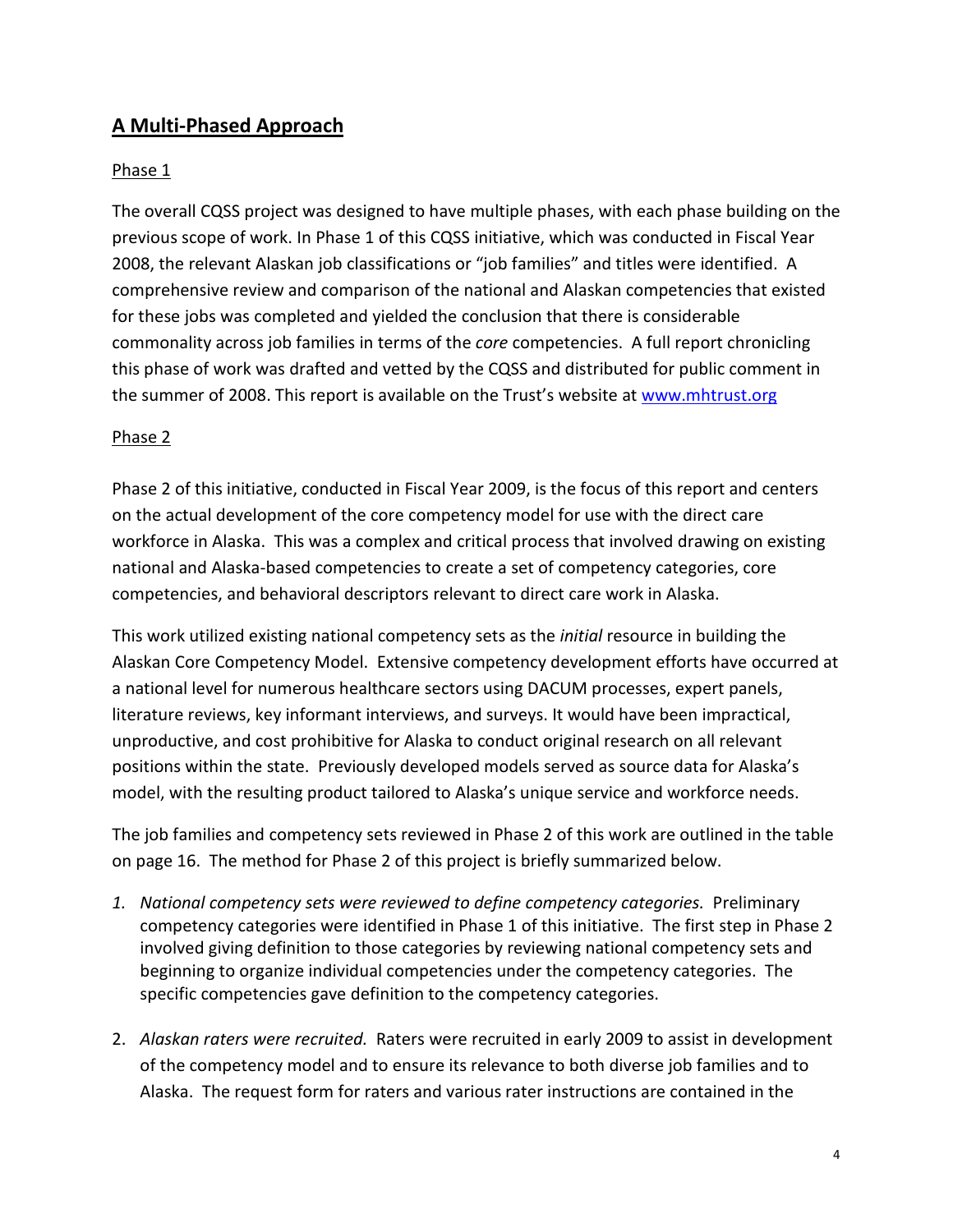Appendices. Raters were recruited by sending out nomination forms to all CQSS members and key leaders in the Trust's Workforce Development Focus Area. Optimal rater characteristics included:

- a) Experience in providing direct care in Alaska in one of the identified job families.
- b) Current knowledge of direct care work in Alaska in one of the identified job families.
- c) Experience in supervising direct care work and/or managing direct care services in Alaska.
- d) Familiarity with national and Alaskan competency sets for a specific job family.
- e) Diversity of expertise, experience, and perspective was sought among the two raters recruited to represent each job family.
- *3. Competency categories were reviewed and finalized*. The semi-final competency categories were subjected to a review by Alaskan raters selected from eight job family categories. This phase of the review involved vetting the categories, determining their relevance to the job family, and identifying any essential competencies that might be missing from the emerging model. Minor modifications to the competency categories were made and the categories were finalized.
- 4. *Behavioral descriptors were developed.* National competency sets were once again reviewed to inform the development of behavioral descriptors for each competency in the model. Descriptors were focused on skills, since skill performance is the ultimate goal of competency-based instruction at the direct care workforce level. Knowledge and attitudes will obviously be covered in the curriculum used to teach these competencies. The skills in the model are the behavioral manifestation of both knowledge and attitudes. Descriptors were identified for each competency at the *satisfactory, unsatisfactory,* and *excellent* levels. The satisfactory level sets a minimum performance expectation. Unsatisfactory behaviors are those that are considered detrimental to client care, while exceptional behaviors denote a level of excellence to which members of the workforce can aspire.
- 5. *Competencies and behavioral descriptors were evaluated by Alaskans.* A total of 27 Alaskan raters were convened on April 9, 2009 to review and propose edits to the draft competencies and descriptors in an all day session held in Anchorage. This group included eight Exceptional Performers from diverse workforce sectors. These direct care workers were nominated as exceptional employees and endorsed by their supervisors. They brought a unique, first hand perspective to evaluating the relevance of the competencies and an ability to infuse the behavioral descriptors with meaning and practicality. Working in three teams during the April  $9<sup>th</sup>$  session, raters reviewed the emerging competency model, line by line, proposing specific additions, deletions, and edits. All those present also engaged in a discussion designed to identify competencies that have specific relevance to practicing in Alaska or other rural and frontier areas.
- 6. *Alaskan competency sets were reviewed to identify unique competencies.* Those competency sets created in or adapted to Alaska were once again reviewed to identify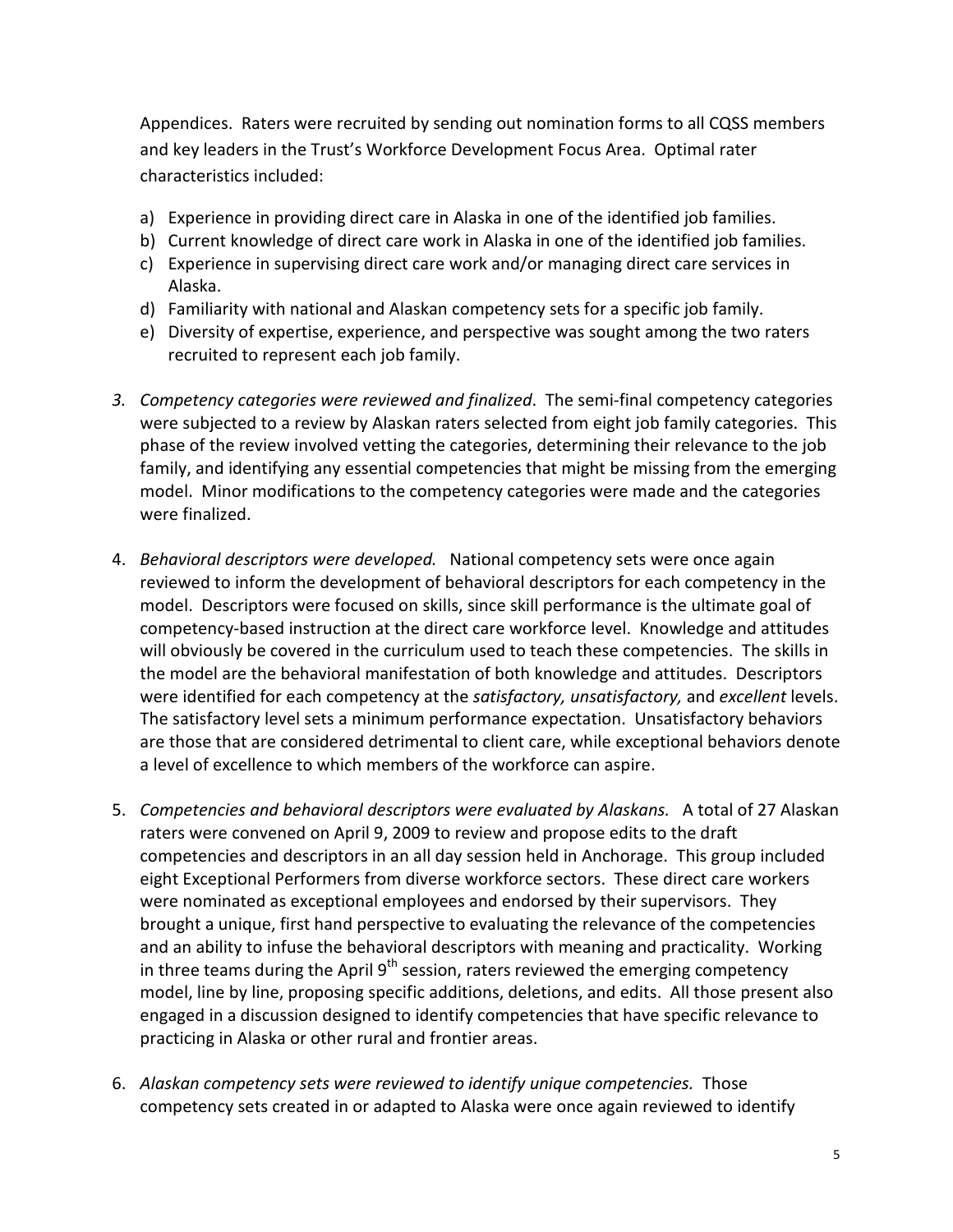additional competencies uniquely important to practice in Alaska. Recommendations to modify the draft competency model were made as an outcome of this review.

- 7. *Recommendations were integrated*. Feedback on the draft model from all raters and reviews was integrated into a revised competency model, complete with 10 competency categories, 42 individual competencies, and the associated descriptors. An introduction to the document containing the competencies was developed to orient users to the organization of the competencies.
- 8. *Final CQSS review.* Members of the Credentialing and Quality Standards Subcommittee convened by teleconference to conduct a final review of the competency set, requesting additional minor changes. The Subcommittee then met in person to review and accept the final document for release and dissemination. Final permission for release was sought from the Alaska Mental Health Trust Authority and its state partners.

Throughout the year, CQSS members who did not participate as raters were included in planning discussions and updates about the ongoing work. The CQSS met face-to-face in October of 2008 and members were updated electronically and via conference calls throughout the year regarding progress on deliverables and the evolving project timeline.

The Alaskan Core Competency Model is to be distributed broadly throughout Alaska. Many individuals have reviewed and contributed to edits of these competencies and this has greatly enriched their clarity and utility. Nonetheless, the competency model is intended to be an evolving model that is modified and strengthened over time as feedback is received from others who may review it or use it as a tool in preparing the workforce. There will be periodic revisions to the competencies when there is sufficient feedback and experience to warrant an update. A mechanism has been established at [www.annapoliscoalition.org](http://www.annapoliscoalition.org/) for submission of feedback electronically by stakeholders from the State of Alaska and across the nation.

#### Future Phases

Phase 3, which focuses on competency assessment, is scheduled for completion by July of 2010. Drawing on best practices in competency assessment, a user-friendly assessment model and assessment tools will be developed, tailored to the Alaskan Core Competencies. The capacity to assess individual trainees and employees on the Alaska Core Competencies will be essential for the purposes of training, personnel evaluation, and planning professional development. Without practical methods of assessment, it would be difficult to determine the impact of training or the capacity of employees to perform their duties. Assessment tools are also essential to a competency-based approach to credentialing.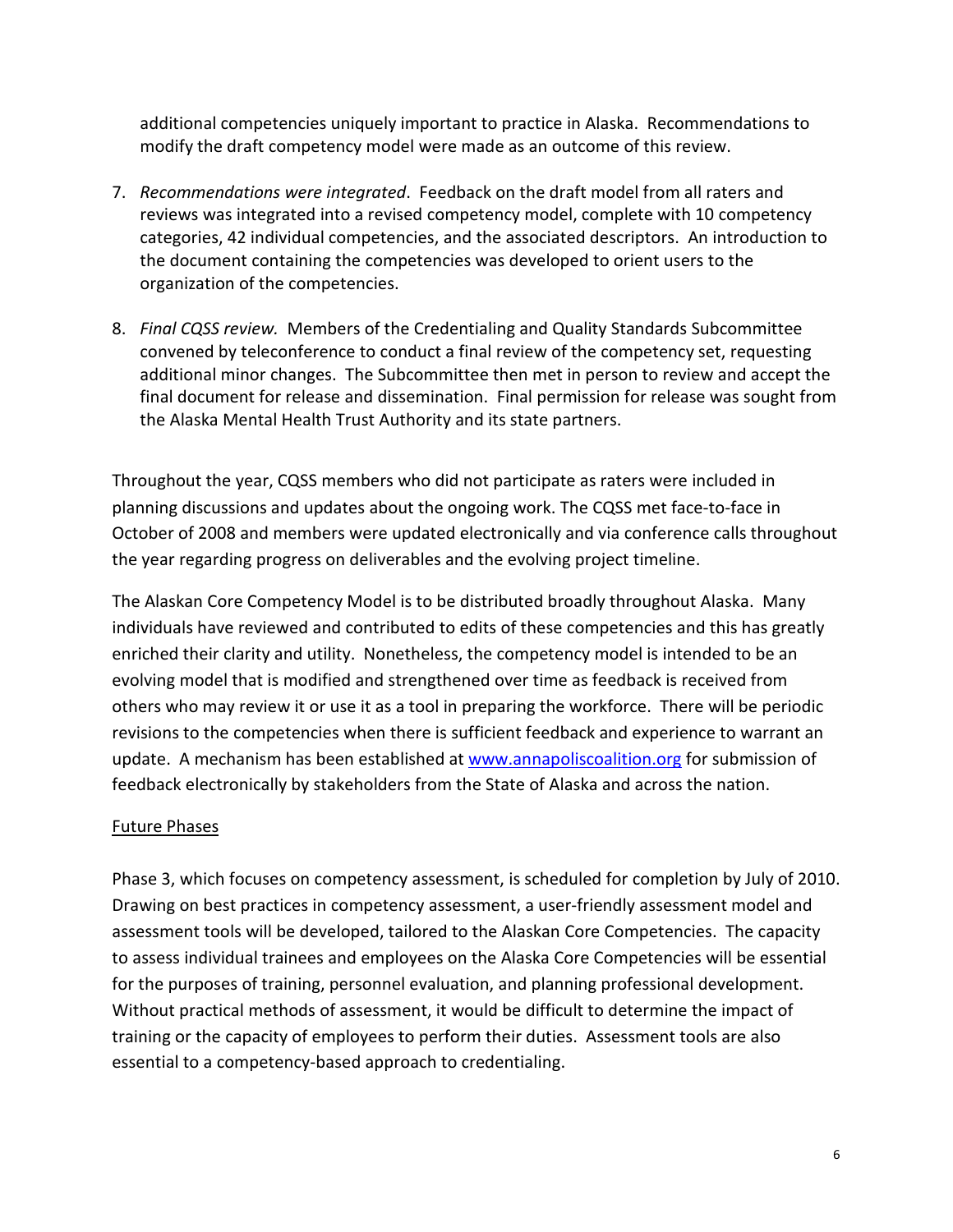With guidance and oversight from the Credentialing and Quality Standards Subcommittee, staff from the Annapolis Coalition and WICHE will identify best practices used nationally in evaluating individual competence. Based on the information gathered, the consultants will develop an assessment approach and tools to implement that approach for the Alaskan Core Competencies. After review and approval by the CQSS, a small pilot of the assessment model and tools will be conducted in Alaska with revisions based on the findings from the pilot.

Pending approval from the Trust and its state partners, Phase 4 is scheduled to occur during Fiscal Year 2011. It would involve the development of a credentialing system for this workforce. Credentialing systems serve a number of key functions. First, they are a mechanism for evaluating and verifying the qualifications of an individual to provide selected services. In this respect they help to ensure service quality and public safety. Second, credentialing systems raise the level of professionalism of individuals working in a field. The opportunity to be formally recognized through a credential leads many members of the workforce to pursue professional development and many employers support these efforts of their employees by providing additional training and supervision. Third, a credential tends to raise the level of professionalism and recognition of an entire field as exemplified by the impact of credentialing within the field of addictions treatment. Finally, to the extent that a credential becomes broadly recognized in a state, it increases career mobility and advancement opportunities for the individuals who are credentialed.

With guidance and oversight from the Credentialing and Quality Standards Subcommittee, staff from the Annapolis Coalition and WICHE will identify best practices used nationally in credentialing health and human service workers. The focus will be on credentialing practices with direct care providers who do not have graduate training, as the credentialing of such individuals differs substantially from the credentialing of professionals. Project staff will also review existing credentialing systems and organizations within Alaska.

Based on the information gathered, project staff will develop a proposed approach to credentialing this workforce in Alaska. The proposal will address key issues such as the voluntary nature of the credentialing system, number of credentialing levels, operational cost, and the organizational locus of responsibility for the credentialing system once established. After being vetted by the CQSS, stakeholder feedback will be obtained and revisions to the plan will occur, based on the feedback, if necessary. Once reviewed and approved by the Trust, the credentialing system, complete with the necessary policies and procedures, will be developed.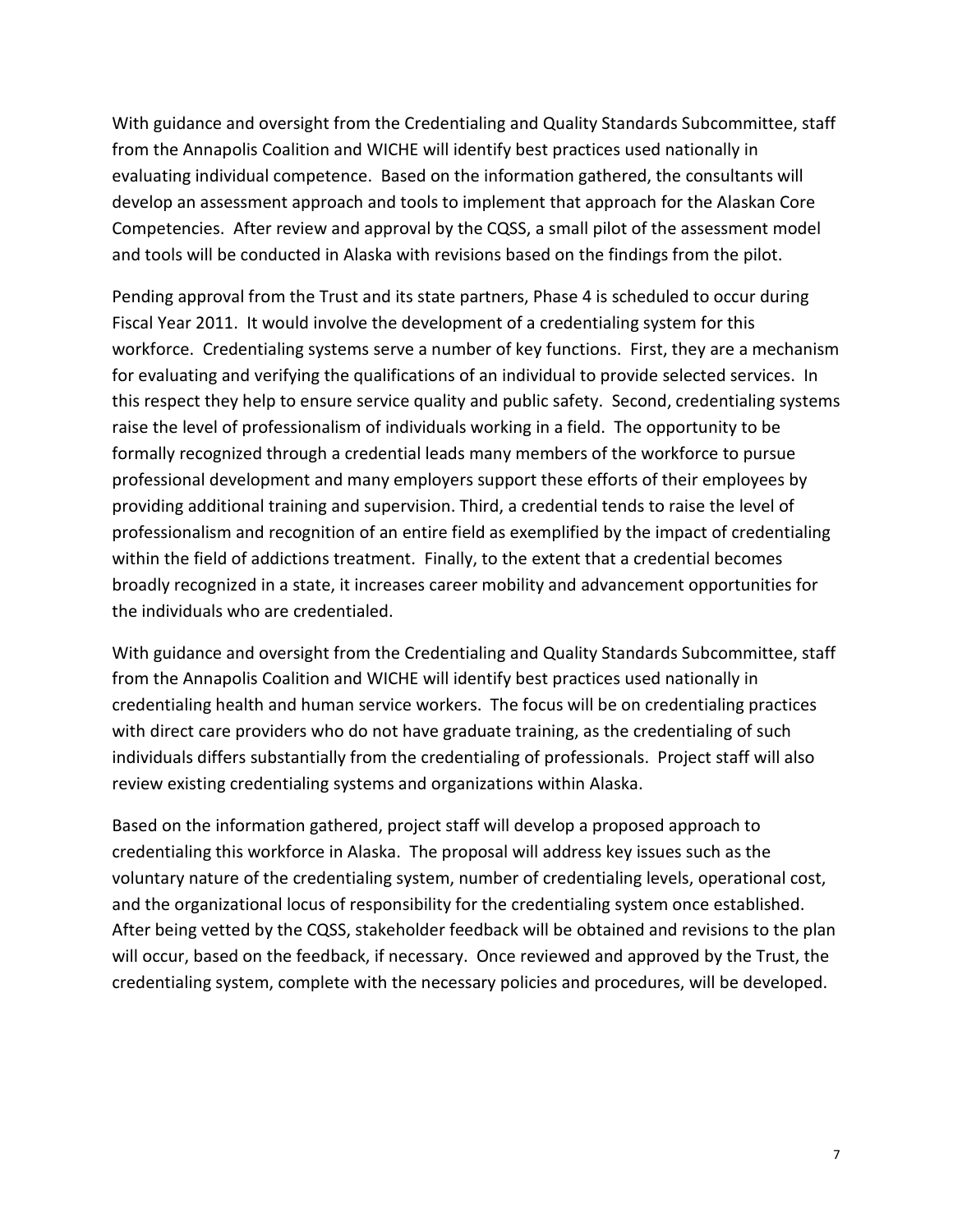#### **Project Documentation**

The appendix of this report contains four documents that were used during the competency development process over the past year. Also submitted with this report is a separate document containing the Alaskan Core Competencies, complete with behavioral descriptors.

#### **Conclusion**

The State of Alaska has taken a bold step in developing this vision for a stronger direct care workforce and a common set of competencies to guide efforts to improve the skills of its workforce. The sustained effort, involving multiple phases, will ensure that the vision is realized for workers, employers, and most importantly, the citizens of Alaska who benefit from the services that direct care workers provide.

#### **Contact Information**

Michael A. Hoge, Ph.D. Mimi McFaul, Psy.D. The Annapolis Coalition & WICHE Mental Health Program Yale University School of Medicine 303-541-0288 (203) 785-5629 [mmcfaul@wiche.edu](mailto:mmcfaul@wiche.edu)  [Michael.hoge@yale.edu](mailto:Michael.hoge@yale.edu)

Rick Calcote **Bev Tallman** CQSS Co-Chair CQSS Co-Chair Disaster Response & Training Coordinator Director, Trust Training Cooperative, Division of Behavioral Health University of Alaska Anchorage [rick.calcote@alaska.gov](mailto:rick.calcote@alaska.gov) [anbit@uaa.alaska.edu](mailto:anbit@uaa.alaska.edu)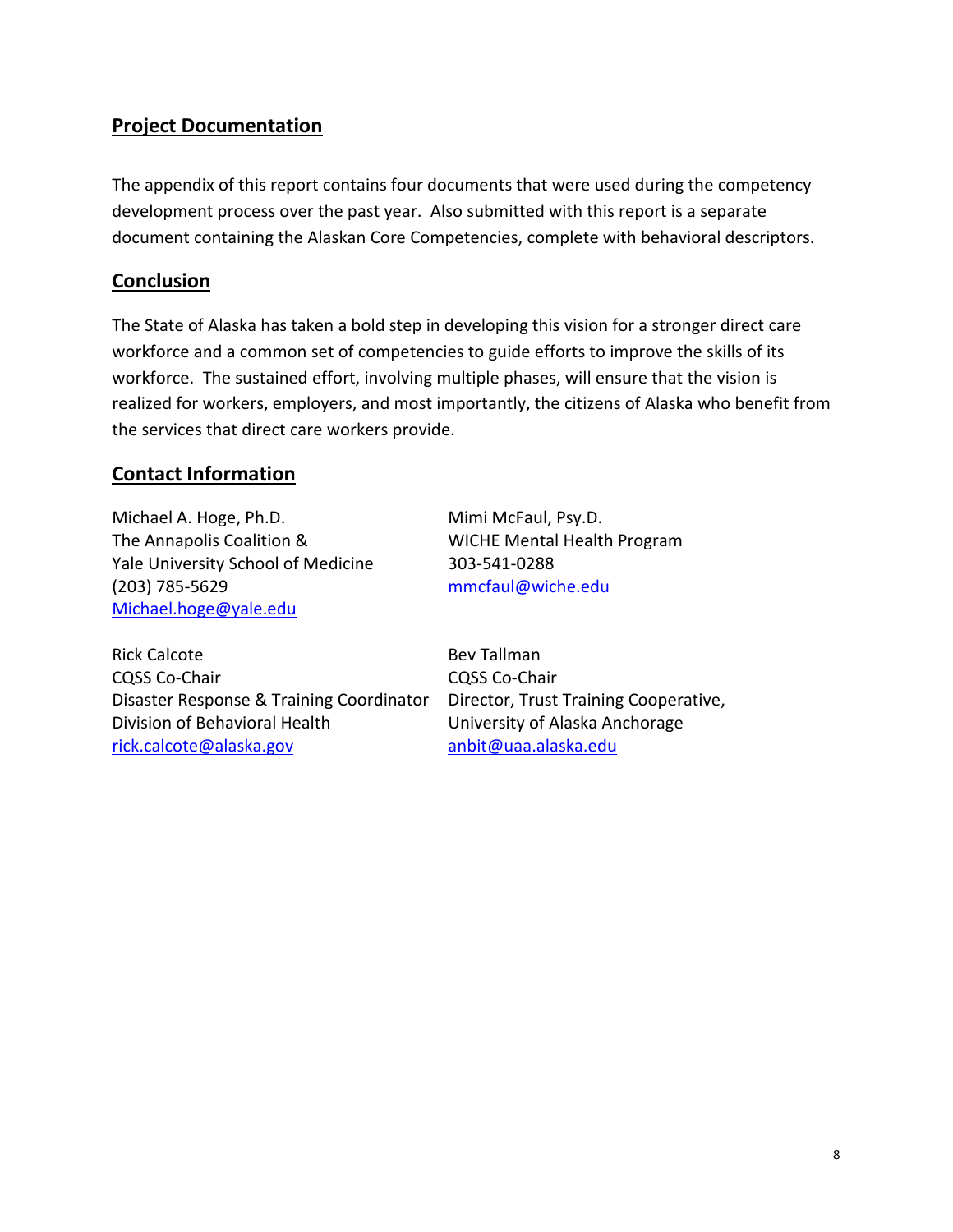### <span id="page-9-0"></span>**Contributor List & Acknowledgements**

We would like to thank the following individuals for their participation, time, and expertise during the development of the Alaskan Core Competencies.

#### **Credentialing and Quality Standards Subcommittee Members**

**Rick Calcote**, CQSS Co-Chair Disaster Response and Training Coordinator, DHSS, Division of Behavioral Health

**Beverly Tallman**, CQSS Co-Chair Director, Trust Training Cooperative, University of Alaska Anchorage

**Susan Bomalaski** Executive Director, Catholic Social Services

**Janet Carter** Executive Director, Regional Alcohol and Drug Abuse Counselor Training (RADACT)

**Kim Champney** Quality Assurance Director, REACH, Inc.

#### **Kelly Donnelly**

Director, Children's Residential Services Certificate Program, University of Alaska, Anchorage, Center for Human Development

**Kathleen Graves** Director of Behavioral Health, Alaska Native Tribal Health Consortium

**Kim Haviland** Chair of Board of Commissioners, Alaska Commission for Behavioral Health Certification

**Kristi Helgen** Department of Juvenile Justice, DHSS

**Jill Hodges**

Executive Director, Alaska Brain Injury Network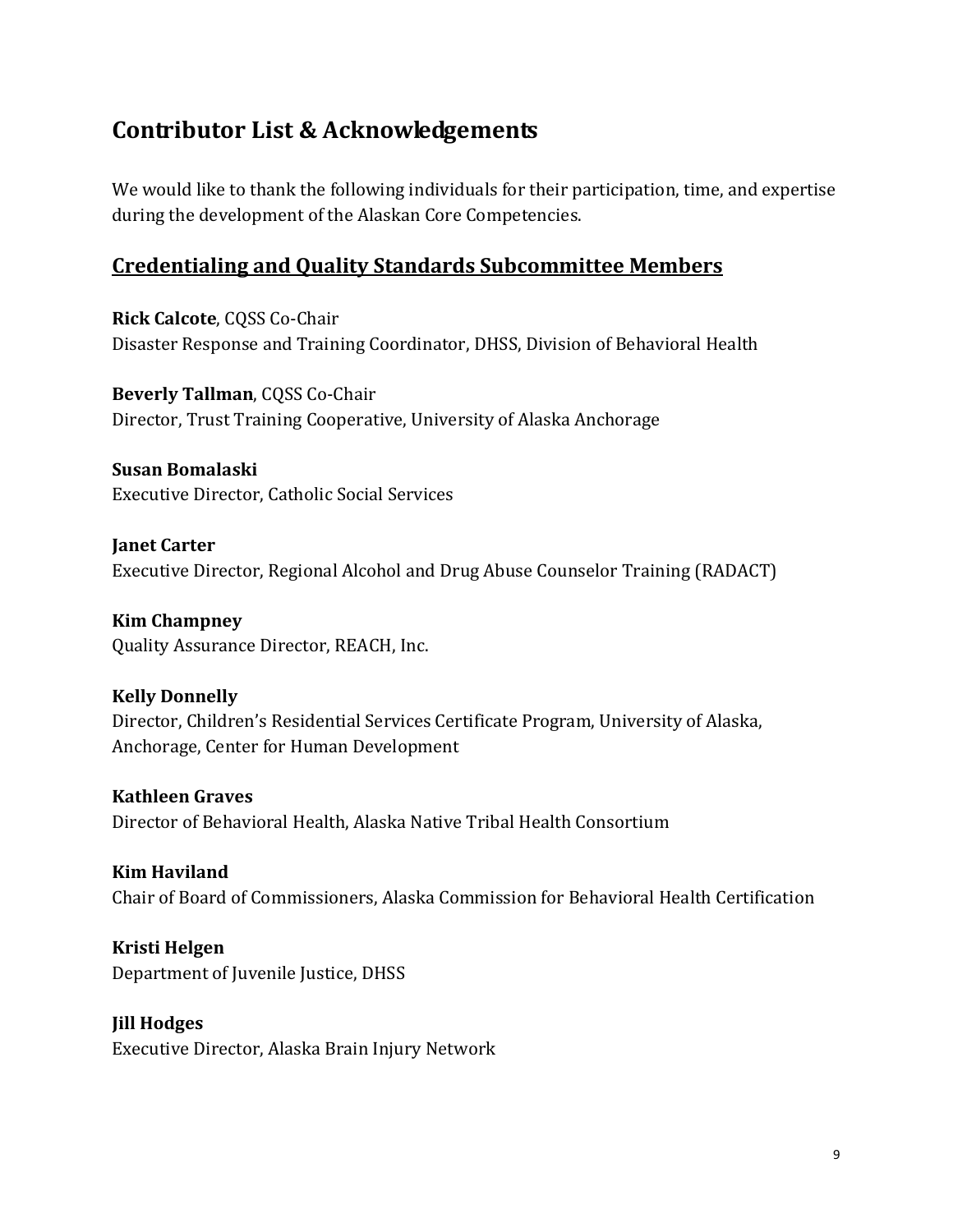**Karen Johnson** Training Program Manager, Denali Commission

**Erin Kinavey** Early Infant/Infant Learning Program Manager, DHSS, Office of Children's Services

**Randall Madigan** Site Reviewer, Division of Behavioral Health

**Cheryl Mann** Department of Human Services, University of Alaska

**Deb Mucha** Career Development Specialist, Department of Labor and Workforce Development, Employment Security Division

**Shirley Pittz** Early Childhood Comprehensive Systems Coordinator, DHSS

**Sue Pope** Program Manager, University of Alaska, Anchorage, School of Social Work

**Larry Roberts** Program Coordinator and Advisor, Alaska Rural Behavioral Health Training Academy

**Andrea Schmook** Director, Consumer Directed Services, Anchorage Community Mental Health Services

**Dale See** Director, Human Resources, The Salvation Army, Alaska Division

**Jesalyn Stanton** Executive Director, Salvation Army Serendipity Adult Day Services

**Michael Sobocinski** Assistant Professor, Human Services Department, University of Alaska Anchorage

**Alberta Unok** Program Associate, Alaska Native Tribal Health Consortium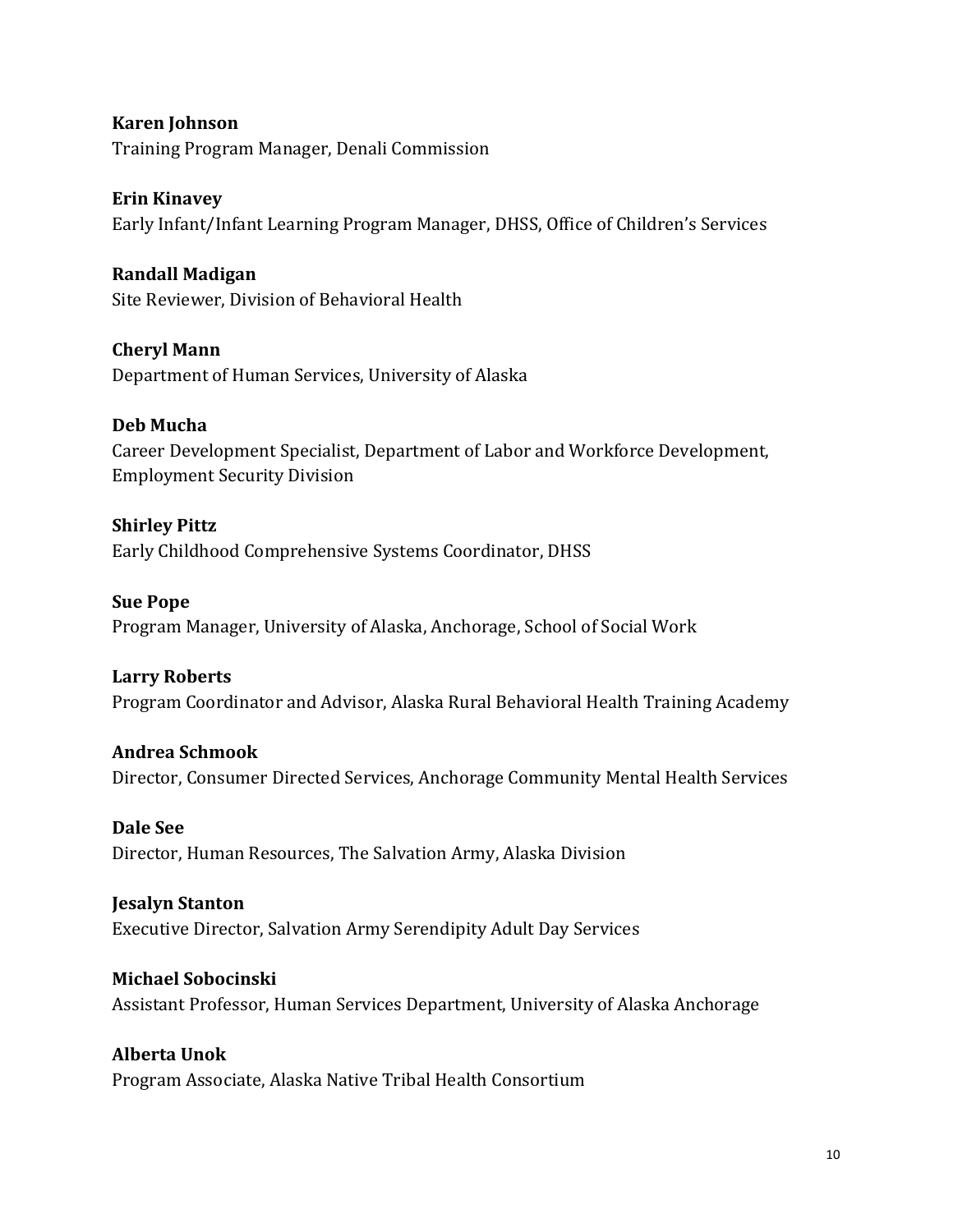#### **Expert Raters and/or Exceptional Performers**

The following list includes individuals who served as expert raters and those who participated as exceptional direct service workers from each of the job families. Their feedback and critical thinking was vital to this project.

#### *Addictions*

**Kevin Murphy**, Bristol Bay Area Health Corporation **Robin Henry**, UAF Rural Human Services Program

#### *Adult Mental Health*

**Rick Calcote**, Division of Behavioral Health **Natalia Nancy Dull**, Bristol Bay Area Health Corporation

#### *Peer Support*

**Andrea Schmook**, Anchorage Community Mental Health Services **Alvin Griffin**, Anchorage Community Mental Health Services

#### *Infant & Child Mental Health*

**Erin Kinavey**, Office of Children's Services **Shirley Pittz**, Office of Children's Services **Mary J. Kasayulie**, Bristol Bay Area Health Corporation

#### *Child Development*

**Ken Hamrick**, UAA, Center for Human Development **Maria Vilchez**, Open Arms Child Development Center

#### *Developmental Disabilities*

**Kim Champney**, REACH, Inc. **Jan Hinde**, UAA, Center for Human Development **Mary Lou Canney**, Yukon-Kuskokwim Health Corporation **Susan Green**, Arc of Anchorage

#### *Long-Term Care*

**Beverly Tallman**, Trust Training Cooperative, UAA, Center for Human Development **Jesalyn Stanton**, The Salvation Army Serendipity Adult Day Services **Kuini AhDar**, The Salvation Army Serendipity Adult Day Services

#### *General/Cross Sector* **Carl Rayburn**, Family Centered Services **Lisa Pavlovic**, Family Centered Services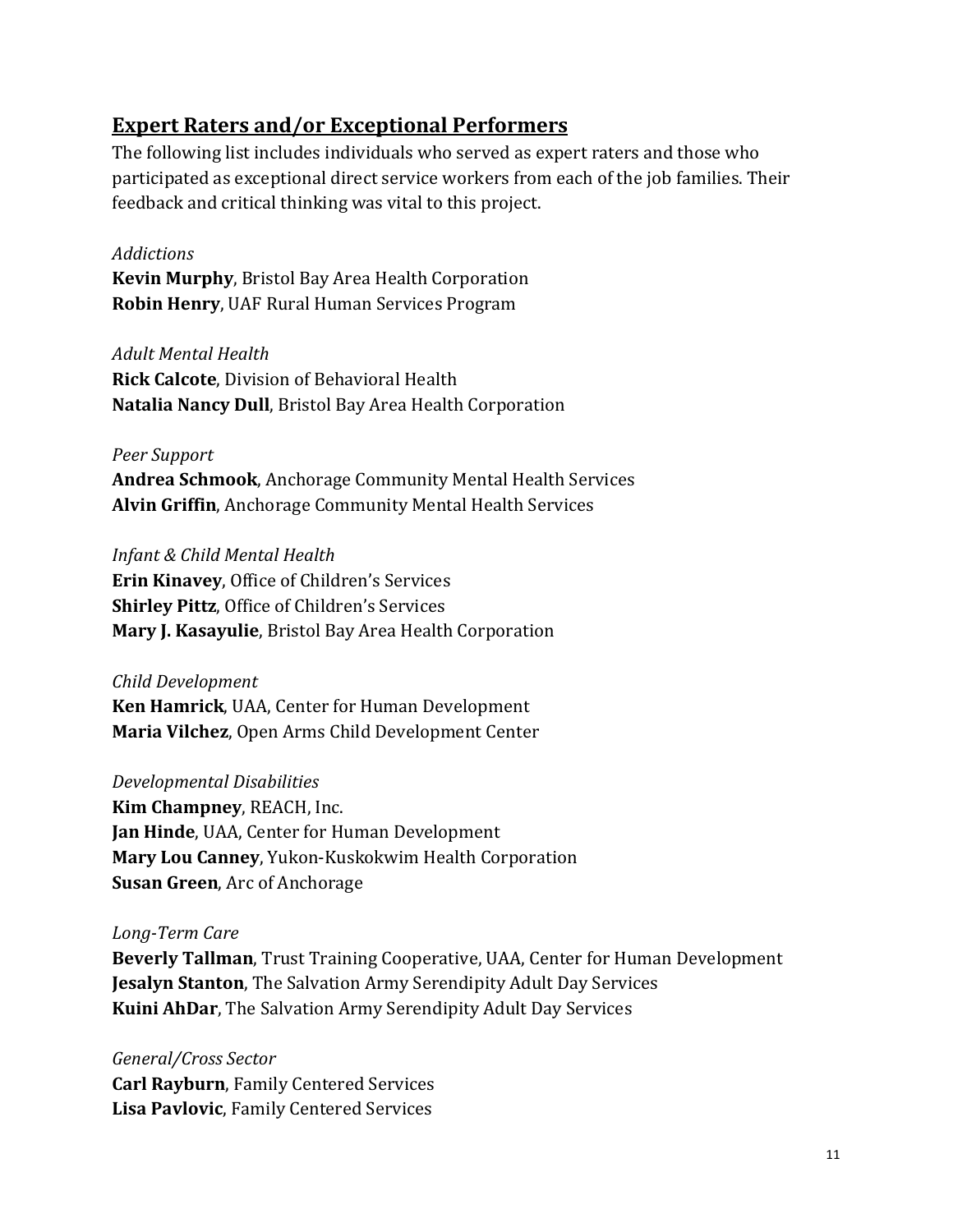#### *Co-occurring Disorders*

**Randy Moss**, Co-Occurring Disorders Institute **Stephen Sundby**, Alaska Family Services

#### *Traumatic Brain Injury*

**Jennifer Charvet**, Alaska Brain Injury Network **Nancy Michaelson**, Alaska Brain Injury Network **Shiloh Lovley**, Bristol Bay Area Health Corporation

*Juvenile Justice/Corrections (community-based)* **Kristi Helgen**, Alaska Division of Juvenile Justice **Mary Kearns**, Alaska Division of Juvenile Justice **December Habib**, Alaska Children's Services

#### **State Leadership**

Thanks to the following individuals to their leadership and financial support for this project.

#### **Delisa Culpepper**

COO, The Alaska Mental Health Trust Authority

#### **Karen Perdue**

Associate Vice President for Health, University of Alaska

#### **Bill Hogan**

DHSS Commissioner

#### **Kathy Craft**

Behavioral Health Workforce Development Manager, University of Alaska, State of Alaska DHSS and the Alaska Mental Health Trust Authority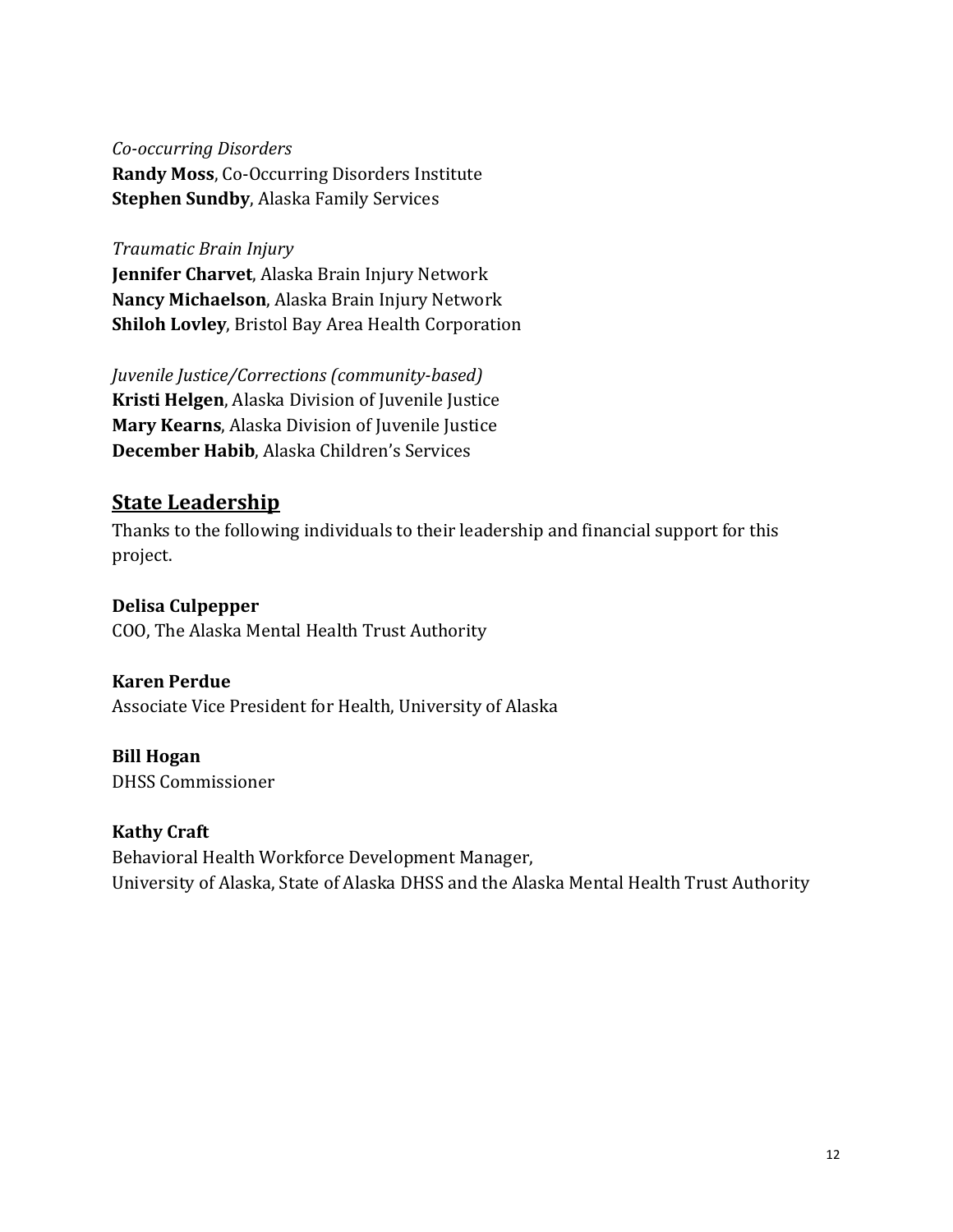

**A Project of the Credentialing & Quality Standards Subcommittee**

### <span id="page-13-0"></span>*Request for Volunteer Raters*

#### **Overview**

The Alaska Mental Health Trust, in collaboration with the University of Alaska and the State of Alaska Division of Behavioral Health, are promoting a broad range of strategies to strengthen the state's health and human service workforce. One major initiative involves the development of a set of "core competencies" for front-line, entry-level staff providing care in health and human service sectors such as addictions, mental health, child development, developmental disabilities, long-term care, traumatic brain injury, and community-based juvenile justice/corrections. This project is organized under the Credentialing and Quality Standards Subcommittee and is staffed by the WICHE Mental Health Program and the Annapolis Coalition on the Behavioral Health Workforce.

The Alaska Core Competencies will be used to improve the orientation, training, continuing education, and career advancement of these employees. They will support efforts for employers and the State of Alaska to build a better prepared and more stable workforce. The *ultimate* goal is to improve access to care and the quality of care delivered to the citizen's of Alaska. An Executive Summary and the full report from the first phase of this project are available by contacting Mimi McFaul at [mmcfaul@wiche.edu.](mailto:mmcfaul@wiche.edu)

The Alaska Core Competencies will be developed between November of 2008 and June of 2009. The quality and utility of the competencies are dependent on the participation of experts in Alaska who will review and rate the content of draft documents and assist in developing behavioral descriptors of the competencies. The volunteer "raters" must be knowledgeable about one of the job categories ("Job Families") identified in the attached table. No prior experience or expertise in competency development is required. Individuals selected as raters will be trained to perform the required tasks.

This is an opportunity to contribute to a unique, interdisciplinary effort that is beginning to receive national attention. Rater's will be identified and acknowledged in the final report detailing the competencies. These are volunteer, non-compensated roles, involving an estimated 5 days spread over the next eight months. Most of the work can be conducted in each rater's home or office. One in-person meeting is anticipated.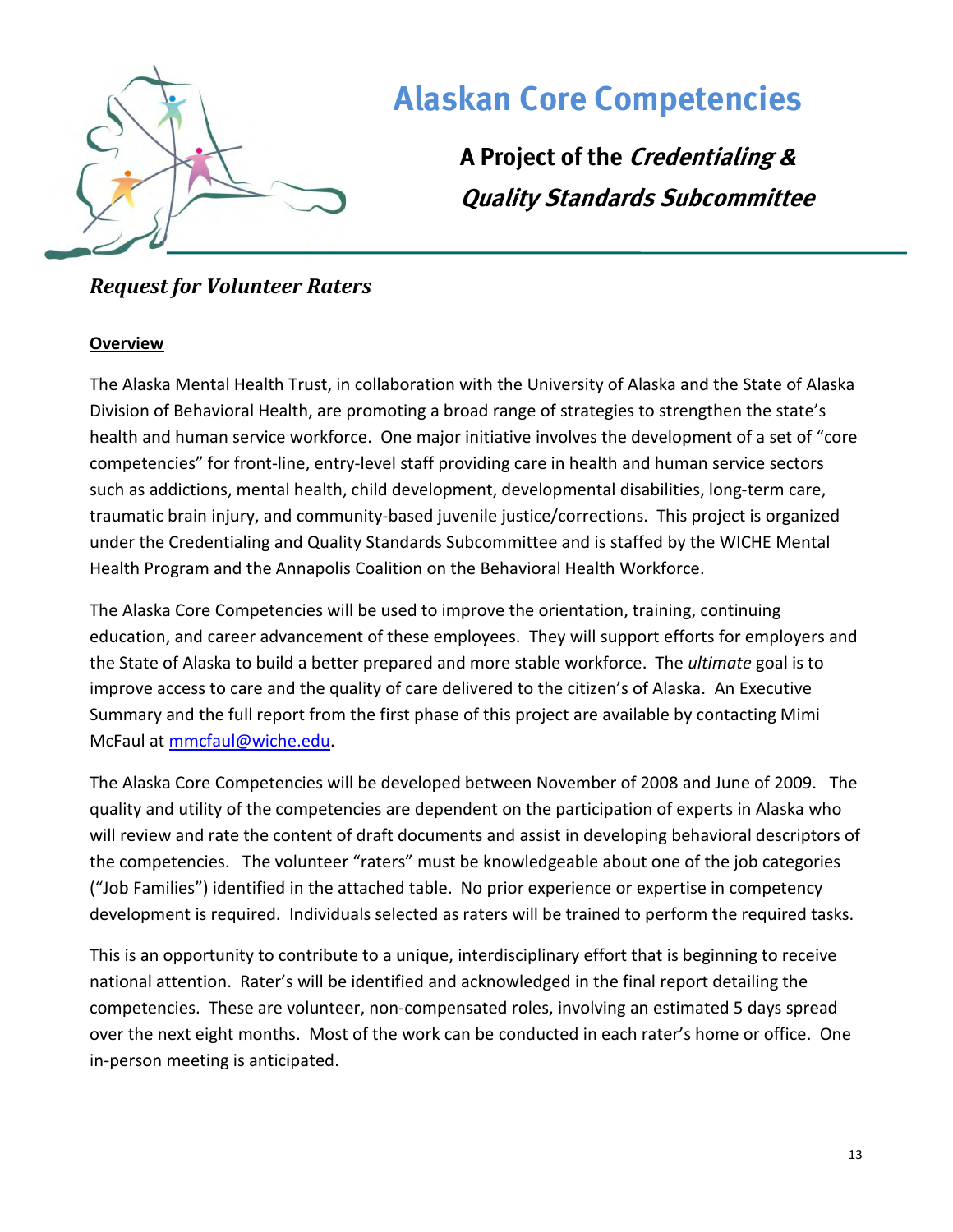Please consider nominating a qualified individual for these roles using the criteria and form that appear below. Self-nominations are welcome.

#### **Desirable Qualifications of Raters**

#### *Required*

- 1. Knowledge and expertise regarding one of the Job Families identified in the attached table.
- 2. Willingness to participate regularly in conference calls and meetings (most likely in Anchorage) for the purpose of orientation to the project, training on rating tasks, and review of resulting Alaskan Competency Model. Conference call costs and travel costs will be covered. The estimated time commitment is as follows:

| Nov-Dec 2008:   | $1.5$ days | (via conference call)                   |
|-----------------|------------|-----------------------------------------|
| Feb - Mar 2008: | $1.5$ days | (via conference call)                   |
| April – June    | 2.0 days   | (conference call and in-person meeting) |

#### *Optimal*

- f) Current membership in the Credentialing and Quality Standards Committee (preferably at least one rater for each Job Family will be a member of the CQSS).
- g) Experience in providing direct care in Alaska in one of the identified Job Families.
- h) Current knowledge about direct care work in Alaska in one of the identified Job Families.
- i) Experience in supervising direct care work and/or managing direct care services in Alaska in one of the identified Job Families.
- j) Familiarity with national and Alaskan competency sets for the Job Family (listed in the attached table).
- k) If possible we are seeking diversity of expertise, experience, or perspective among the two raters recruited for each Job Family.

#### **Nomination Process:**

Please use the final page of this document to submit a nomination or copy and paste the content of the form into an email reply. Nominations are requested as soon as possible, but no later than December 3, 2008.

Questions should be addressed to: Mimi McFaul, Psy.D., WICHE Mental Health Program, 303-541- 0288 (office); [mmcfaul@wiche.edu](mailto:mmcfaul@wiche.edu)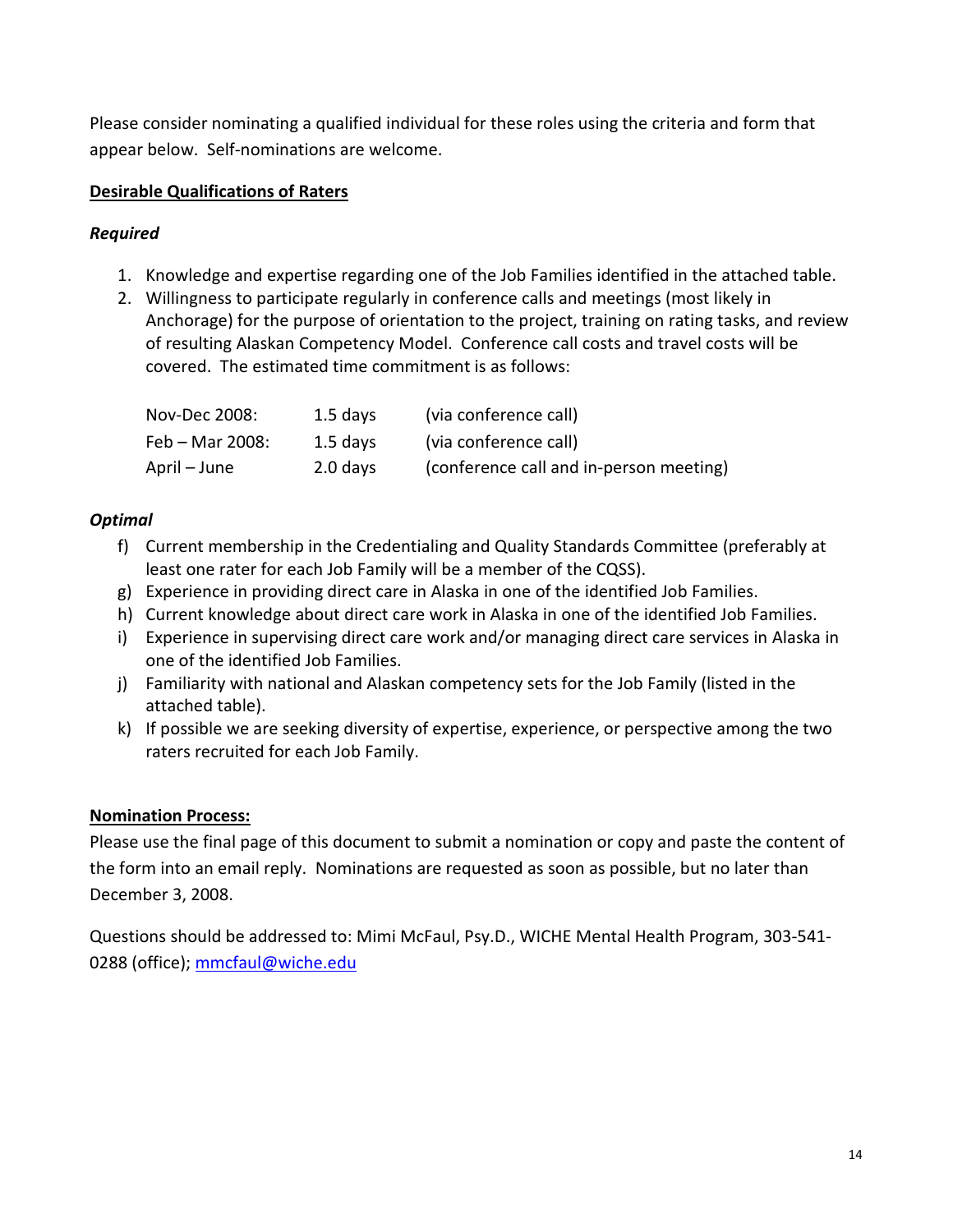#### **Rater Nomination Form**

#### **Credentialing & Quality Standards Subcommittee Alaska Core Competencies Project**

#### **Nominee**

- **Name:**
- **Title (if applicable):**
- **Organization (if applicable):**
- **Telephone number:**
- **Email address:**
- **Job Family: (if more than one, document the Qualifications for each)**

| _Addictions                    | Long-term care                 |
|--------------------------------|--------------------------------|
| _Adult Mental Health           | <b>General / Cross Sector</b>  |
| _ Peer Support (Behav. Health) | _ Co-Occurring (Behav. Health) |
| _Infant/Child Mental Health    | _Child Development             |
| <b>Traumatic Brain Injury</b>  | _ Juvenile Justice/Corrections |
|                                |                                |

- **\_\_ Developmental Disabilities**
- **Qualifications** (briefly describe the characteristics that qualify this individual as a rater):

**Nominated by Name: Title (if applicable): Organization (if applicable): Telephone number: Email address: Email or Fax this Nomination to:**

Mimi McFaul, Psy.D., WICHE Mental Health Program [mmcfaul@wiche.edu](mailto:mmcfaul@wiche.edu) Fax: 303-541-0291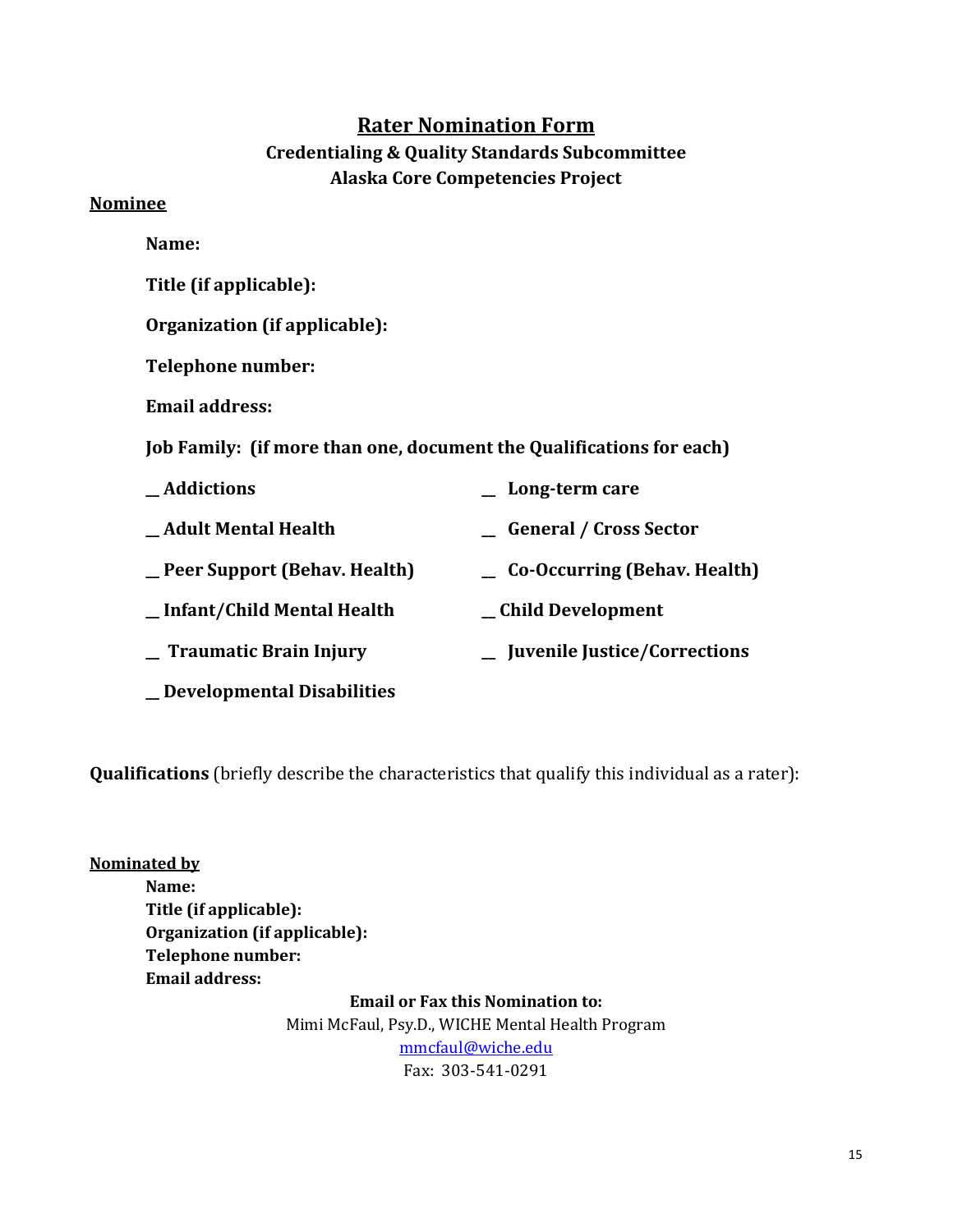### **Job Families and Competency Sets**

| <b>Job Families</b>                              | <b>National Competency Sets</b>                    | <b>Alaskan Competency Sets</b>                           |
|--------------------------------------------------|----------------------------------------------------|----------------------------------------------------------|
| Addictions (behavioral health)                   | TAP-21 Addiction Counseling Competencies           | Alaska Commission for Behavioral Health Counselor        |
|                                                  |                                                    | <b>Competency Description</b>                            |
| Adult Mental Health (behavioral health)          | <b>USPRA Role Delineation Study</b>                | Alaska Native Tribal Health Consortium Behavioral Health |
|                                                  |                                                    | Aide                                                     |
| Peer Support (behavioral health)                 | Georgia Certified Peer Specialist Project          |                                                          |
|                                                  | Competencies                                       |                                                          |
| Infant & Child Mental Health (behavioral health) | Michigan Association for Infant Mental Health      | University of Alaska Children's Residential Outcomes &   |
|                                                  | <b>Competency Guidelines</b>                       | Competencies                                             |
|                                                  |                                                    |                                                          |
| Child Development                                | Child Development Associate                        | Early Infant/Infant Learning Program (EI/ILP)            |
|                                                  | <b>Competency Standards</b>                        | Competencies                                             |
|                                                  |                                                    |                                                          |
| <b>Developmental Disabilities</b>                | National Alliance for Direct Support Professionals |                                                          |
|                                                  | Competencies                                       |                                                          |
|                                                  |                                                    |                                                          |
| Long-Term Care                                   | Paraprofessional Healthcare Institute Competencies | Long Term Care Adult Abuse Prevention Competencies       |
|                                                  | & Skills Standards                                 | Alzheimer's Care Certification Matrix                    |
|                                                  |                                                    |                                                          |
| General/Cross Sector                             | <b>Community Support Skills Standards</b>          |                                                          |
| <b>Additional Job Families</b>                   |                                                    |                                                          |
| Co-occurring (behavioral health)                 |                                                    |                                                          |
| <b>Traumatic Brain Injury</b>                    |                                                    |                                                          |
| Juvenile Justice / Corrections (community-based) |                                                    |                                                          |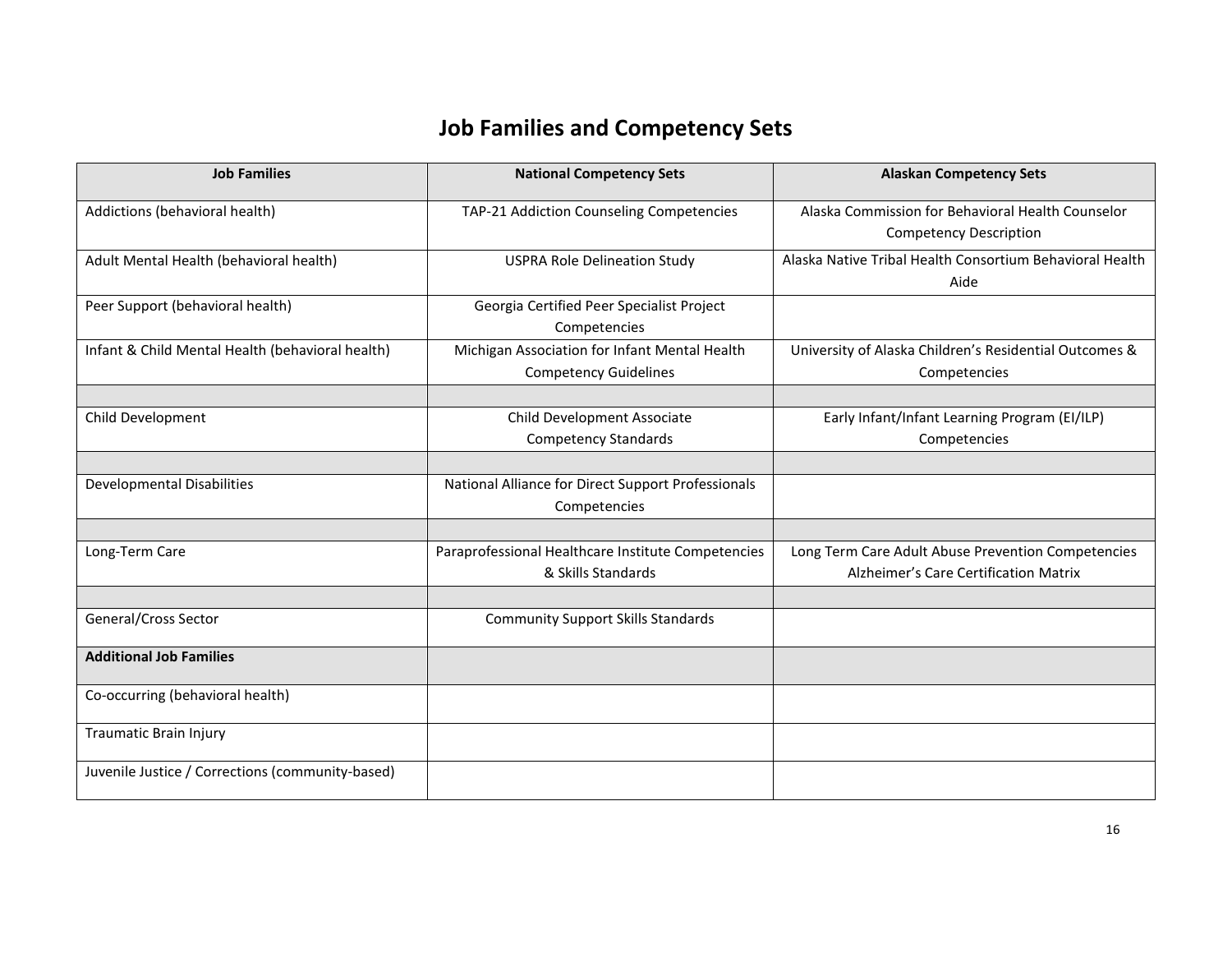

**A Project of the Credentialing & Quality Standards Subcommittee**

<span id="page-17-0"></span>*Developing an Alaskan Cross-Disability Core Competency Model*

### **CQSS Rater Instructions**

**Revised 02-12-09** 

#### **Project Overview**

The objective of this project is to improve Alaskan's access to quality care by developing a set of cross-disability core competencies that can be used to strengthen the community-based direct care workforce serving the beneficiary groups of the Alaska Mental Health Trust.

In Phase 1 of this CQSS initiative, the relevant Alaskan job classifications or "job families" and titles were identified. A comprehensive review and comparison of the national and Alaskan competencies that exist for these jobs yielded the conclusion that there is considerable commonality in terms of the *core* competencies.

Phase 2 of this initiative focuses on development of a core competency model for use with the direct care workforce in Alaska. This is a complex and critical task that involves drawing on existing national and Alaska-based competencies to create a set of core competencies and behavioral descriptors for the identified job families. The competencies will be sufficiently detailed to guide future curriculum development, training, and the assessment of competence among trainees and employees.

This project is being conducted under the leadership of the CQSS Co-Chairs, Rick Calcote [\(rick.calcote@alaska.gov\)](mailto:rick.calcote@alaska.gov) and Beverly Tallman [\(anbit@uaa.alaska.edu\)](mailto:anbit@uaa.alaska.edu). Project staffing is provided by the *WICHE Mental Health Program* and *The Annapolis Coalition on the Behavioral Health Workforce*.

#### **The Next Step**

The initial comparison that was conducted of national and Alaskan competency models yielded a set of tentative Competency Categories (referred to in the initial report as master competency "domains"). These are the broad categories under which individual competencies will be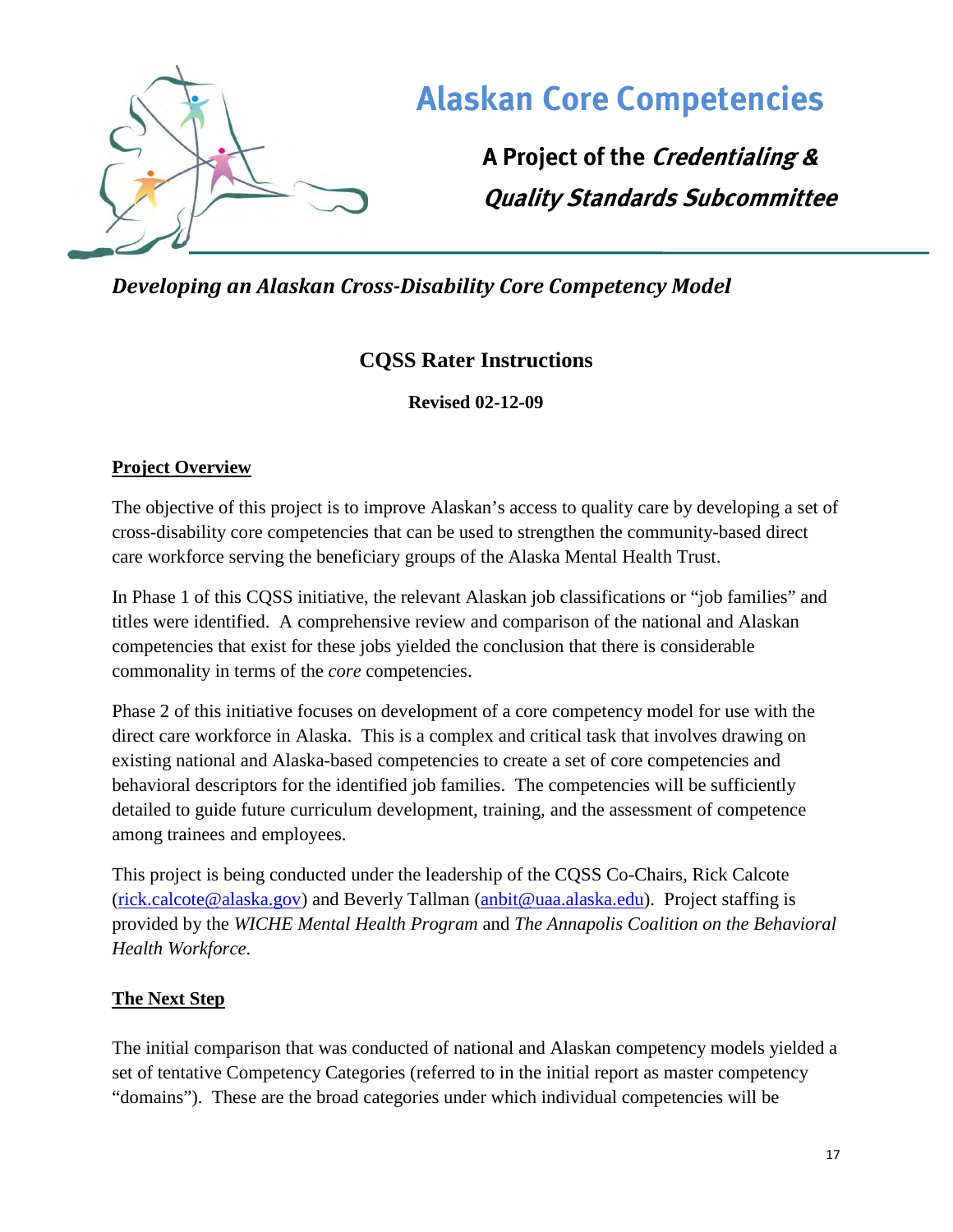grouped in the Alaskan Competency Model. The Annapolis Coalition and WICHE staff members have since conducted a more detailed review of the national competency models in order to refine the Competency Categories and define them by identifying some of the specific competencies that are likely to fall within each category. This information is contained in the accompanying document labeled: *Attachment I: Core Competencies for Direct Care Workers in Health and Human Services***.** 

#### **Your Tasks**

As a rater, you have volunteered to represent one of the following disability sectors: addictions; adult mental health; peer support; infant/child mental health, child development, developmental disabilities, long-term care, or general/cross-sector. Each sector has a designated national competency set associated with it.

#### **Your tasks are to:**

- A. Familiarize yourself with Attachment I (competency categories).
- B. Review the national competency set for your sector (this is provided for you).
- C. Compare the two documents and answer the questions on the Rater Response Form that begins on the next page.
- D. Return the response form to: Michael Hoge at [michael.hoge@yale.edu.](mailto:michael.hoge@yale.edu)
- E. Participate in a follow-up phone call to discuss your responses.

As you approach this task, please understand that we are not striving to perfect the wording in Attachment I or to crosswalk every detailed competency in your national competency set with the competencies in Attachment I. Our goal in this phase is simply to make sure that the Competency Categories are a useful and relevant list to use as the foundation for our future work.

If you have any questions or need further information please contact: Michael Hoge at [michael.hoge@yale.edu](mailto:michael.hoge@yale.edu) or (203) 785-5629 (Eastern Time zone).

Thank you!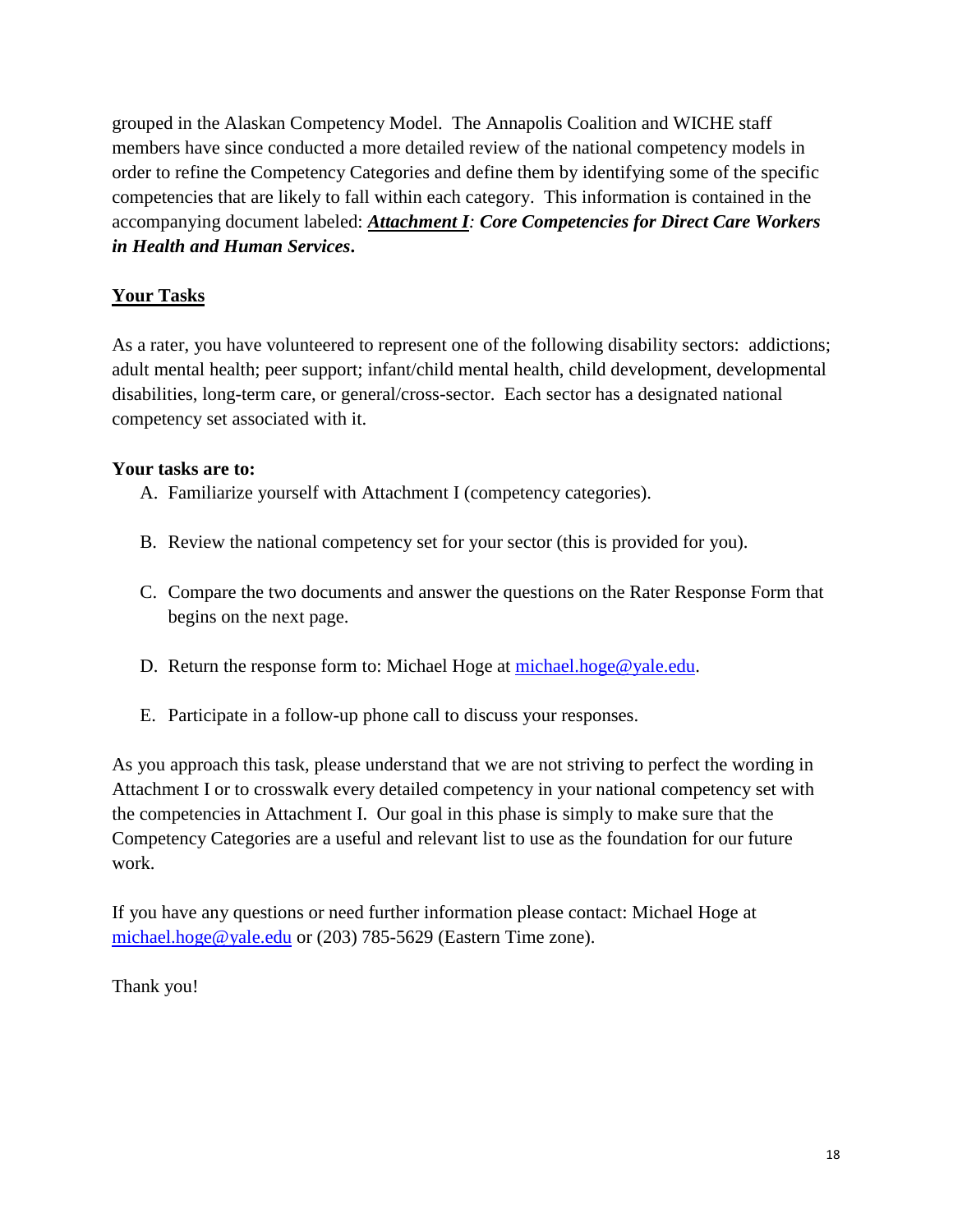#### **Rater Response Form**

(Complete electronically & use as much space as needed)

#### **Rater Name:**

**Sector:** 

- **1. Do the Core Competency Categories in Attachment I adequately capture the important competencies listed in your national competency model? If not, please explain.** (Note: Exact titles of the Competency Categories and the list of competencies within each category are not final, so do not be overly concerned about whether the wording in Attachment I is perfect or precise. There will be opportunities to edit in a subsequent phase).
- **2. Are there important competencies in the national model that are not listed or captured in Attachment I, but could easily fit within one of the proposed Competency Categories? If so, please specify missing competencies and the categories in which you would place them.** (Note: Remember that we are building a model of entry level, core or common competencies relevant to multiple disability sectors. Competencies that are unique to a disability group, more advanced, or specialized are not to be included).
- **3. Are there important competencies in the national model that are not listed or captured in Attachment I and do not seem to fit within one of the proposed Competency Categories? If so, please specify them.** (Note: Again, competencies that are unique to a disability group, more advanced, or specialized are not to be included).
- **4. Do you believe that the proposed Competency Categories are an appropriate list under which to organize core competencies for your sector and this cross-disability project? (If not, please explain).**
- **5. Other Comments:**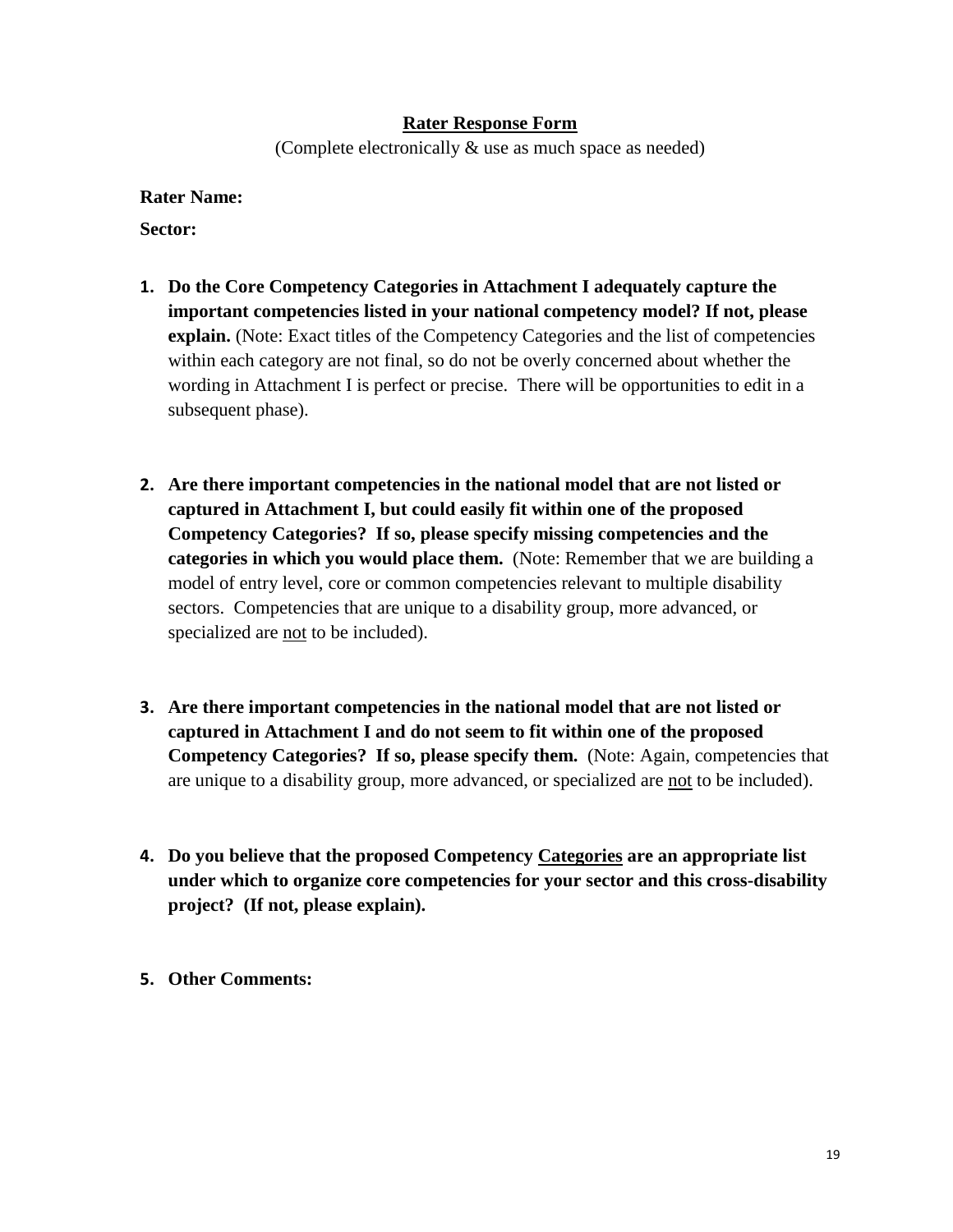

**A Project of the Credentialing & Quality Standards Subcommittee**

### <span id="page-20-0"></span>*Seeking Exceptional Employees to assist in Building the Alaskan Core Competency Model*

#### **Overview**

The Alaska Mental Health Trust, in collaboration with the University of Alaska and the State of Alaska Division of Behavioral Health, are promoting a broad range of strategies to strengthen the state's health and human service workforce. One major initiative involves the development of a set of "core competencies" for front-line, entry-level staff providing care in health and human service sectors. This project is organized under the Credentialing and Quality Standards Subcommittee and is staffed by the WICHE Mental Health Program and the Annapolis Coalition on the Behavioral Health Workforce.

The Alaska Core Competencies will be used to improve the orientation, training, continuing education, and career advancement of these employees. They will support efforts of employers and the State of Alaska to build a better prepared and more stable workforce. The *ultimate* goal is to improve access to care and the quality of care delivered to the citizen's of Alaska. The full report from the first phase of this work is available at<http://www.mhtrust.org/> (click of *Focus Areas* and *Workforce Development*).

The quality and utility of the competencies are dependent on the participation of experts in Alaska who assist in developing behavioral descriptors of the competencies. One type of "expert" is the direct care employee who is judged by supervisors to be an "exceptional performer" in his or her work role. These types of individuals bring a unique and invaluable perspective on the knowledge and skills necessary to do their jobs effectively.

**We are seeking 10 "exceptional performers" to participate in a one day session on Thursday, April 9, from 9:00 a.m. to 4:30 p.m. in Anchorage.** One exceptional performer will be included from each of 10 job categories: addictions, adult mental health, co-occurring (mental health & addictions), infant & child mental health, peer support (in behavioral health), child development, developmental disabilities, long-term care, traumatic brain injury, and community-based juvenile justice/corrections.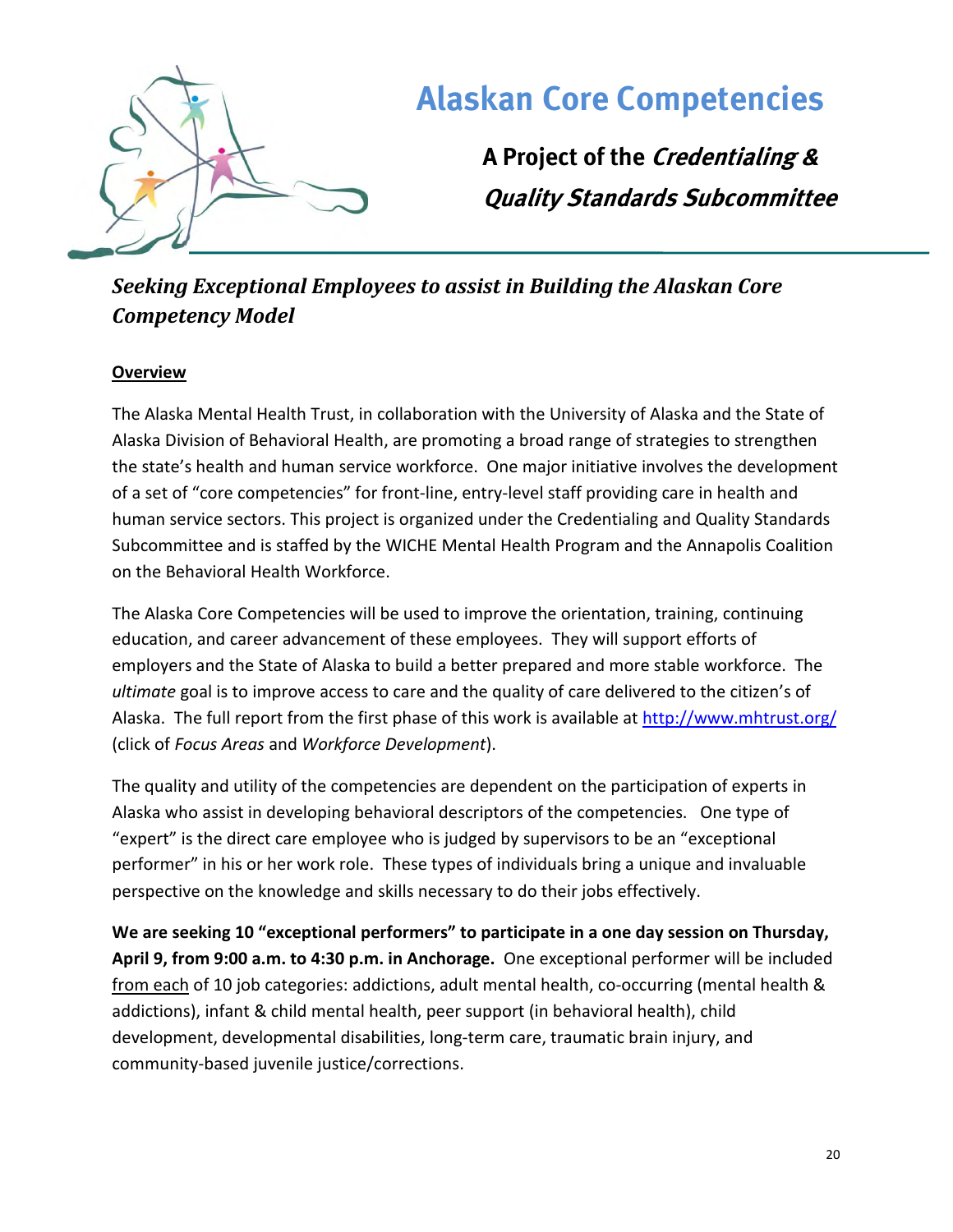Eligible individuals must be currently functioning at last half-time in a direct care (nonsupervisory) role in one of the 10 job categories. There is no minimum educational requirement, but eligible individuals should not have a graduate degree. No prior experience or expertise in competency development is required. The supervisor who attests to their "exceptional performance" must be identified.

No preparation for the April  $9^{th}$  session is required. Subsequent to the April  $9^{th}$  meeting, these individuals will receive a draft of the Alaskan Core Competencies and will be invited to comment on it before it is finalized.

Individuals who are selected and participate will receive a \$200 honorarium and will be recognized for their contribution in the final report of this project.

#### **Nomination Process:**

Please use the final page of this document to submit a nomination or copy and paste the content of the form into an email reply. Nominations are requested as soon as possible, but no later than March 23, 2009.

Questions should be addressed to: Mimi McFaul, Psy.D., WICHE Mental Health Program, 303- 541-0288 (office); [mmcfaul@wiche.edu](mailto:mmcfaul@wiche.edu)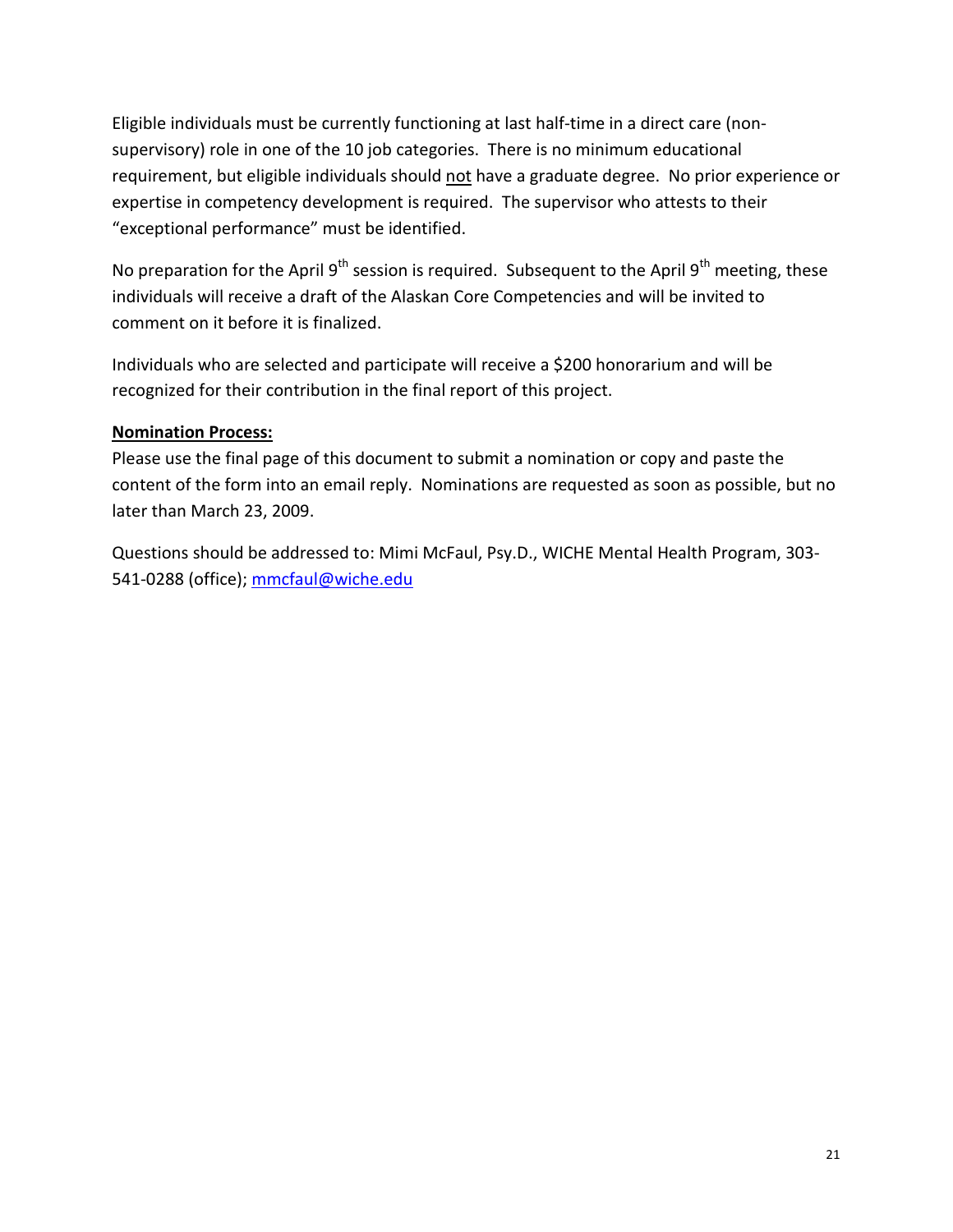#### **Exceptional Performer Nomination Form**

#### **Credentialing & Quality Standards Subcommittee Alaska Core Competencies Project**

#### **Nominee**

| Name:                                 |                                     |
|---------------------------------------|-------------------------------------|
| <b>Job Title:</b>                     |                                     |
| <b>Employer:</b>                      |                                     |
| <b>Telephone:</b>                     | Email:                              |
| Job Family: (check only one)          |                                     |
| _Addictions                           | Long-term care                      |
| Adult Mental Health                   | <b>Traumatic Brain Injury</b>       |
| _Peer Support (Behav. Health)         | <b>Child Development</b>            |
| _Infant/Child Mental Health           | <b>Juvenile Justice/Corrections</b> |
| $\equiv$ Co-Occurring (Behav. Health) | <b>Developmental Disabilities</b>   |

**Has the Nominee Agreed to Participate? \_\_\_ Yes \_\_\_ Has not been asked**

#### **Supervisor Attesting to Qualification as an Exceptional Performer:**

**Name:**

**Telephone: Email:**

**Nominated by**

**Name: Title (if applicable): Organization (if applicable): Telephone number: Email address:**

> **Email or Fax this Nomination to:** Mimi McFaul, Psy.D., WICHE Mental Health Program [mmcfaul@wiche.edu](mailto:mmcfaul@wiche.edu) Fax: 303-541-0291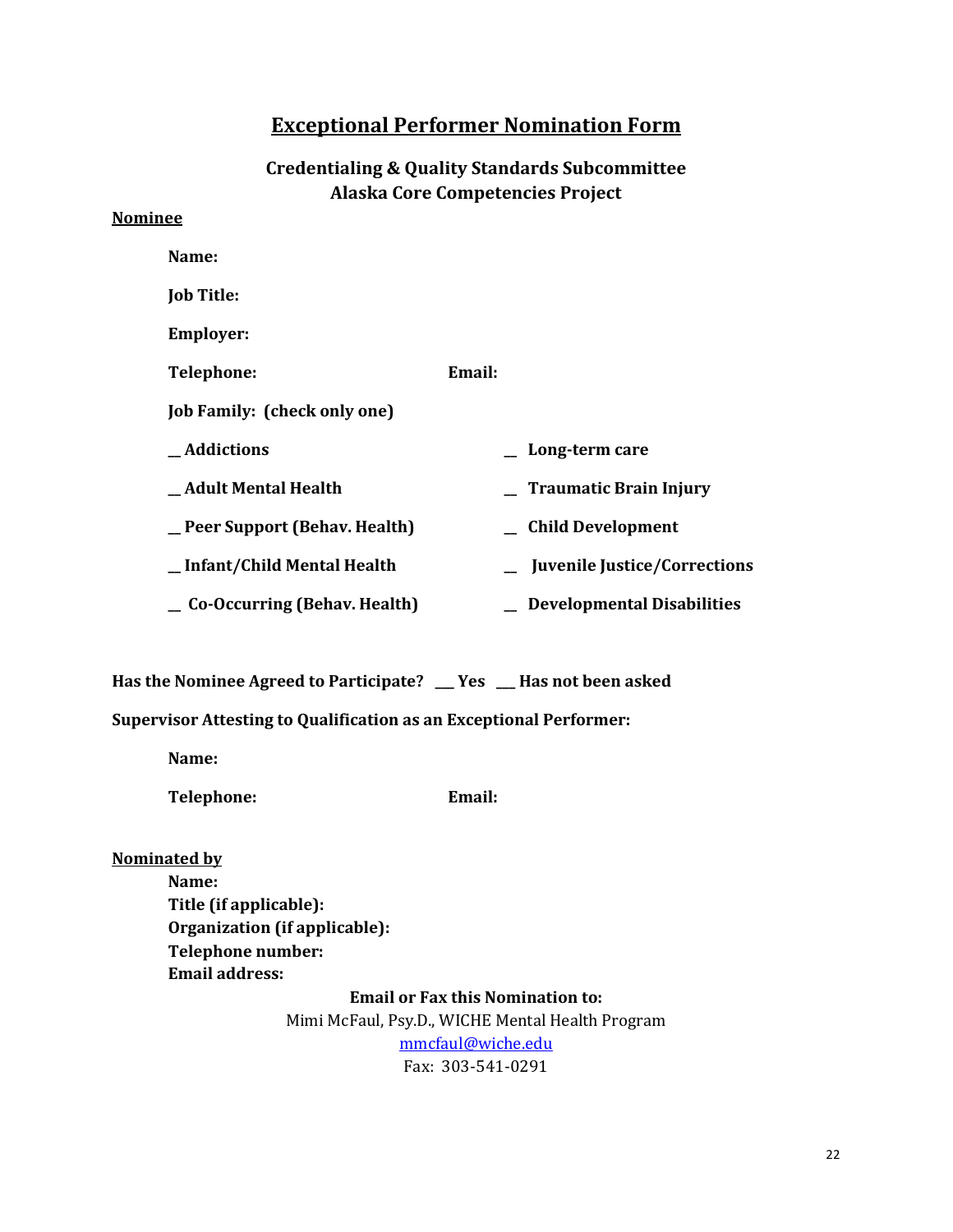

**A Project of the Credentialing & Quality Standards Subcommittee**

### <span id="page-23-0"></span>*Building Descriptors for the Alaskan Core Competencies* **Instructions for Participants**

**Task:** Develop behavioral descriptors for the competencies across three levels: satisfactory, unsatisfactory, and excellent

- Edit or comment on existing descriptors
- Suggest new descriptors

#### **How to Create Behavioral Descriptors:**

- 1. Use these Guidelines
	- a. Describe **BEHAVIORS** not "knowledge" or "abilities"
	- b. Start with **VERB** (big V) don't describe the "absence" of something
	- c. Focus on **CORE or BASIC** skills for providing care not advanced skills
	- d. Include those that are **COMMON** or **CROSS-DISABILITY**, applicable to most, if not all, health and social service workers
	- e. Describe behaviors that are **IMPORTANT**
	- f. Use **SHORT & SIMPLE** language that is useful to workers. Be concrete. Sometimes less is better.
	- g. Capture what is **UNIQUE TO ALASKA**
	- h. Identify **QUALITATIVE DIFFERENCES** between the three levels of performance, not just quantitative differences (doing more or less)
	- i. Obtain **DIFFERENT PERSPECTIVES** from members of your group
- 2. Accept the following:
	- a. Nothing is perfect this is messy and is not the final product
	- b. There are no "right or wrong" answers
	- c. Group consensus or agreement is not required
	- d. There is overlap throughout the competencies & descriptors
	- e. Your input will have an impact *and* we can't include everything
	- f. These competencies and descriptors may seem general or generic, but they are fundamental to providing good care.
	- g. Additional competencies will be required to practice with specific groups of individuals